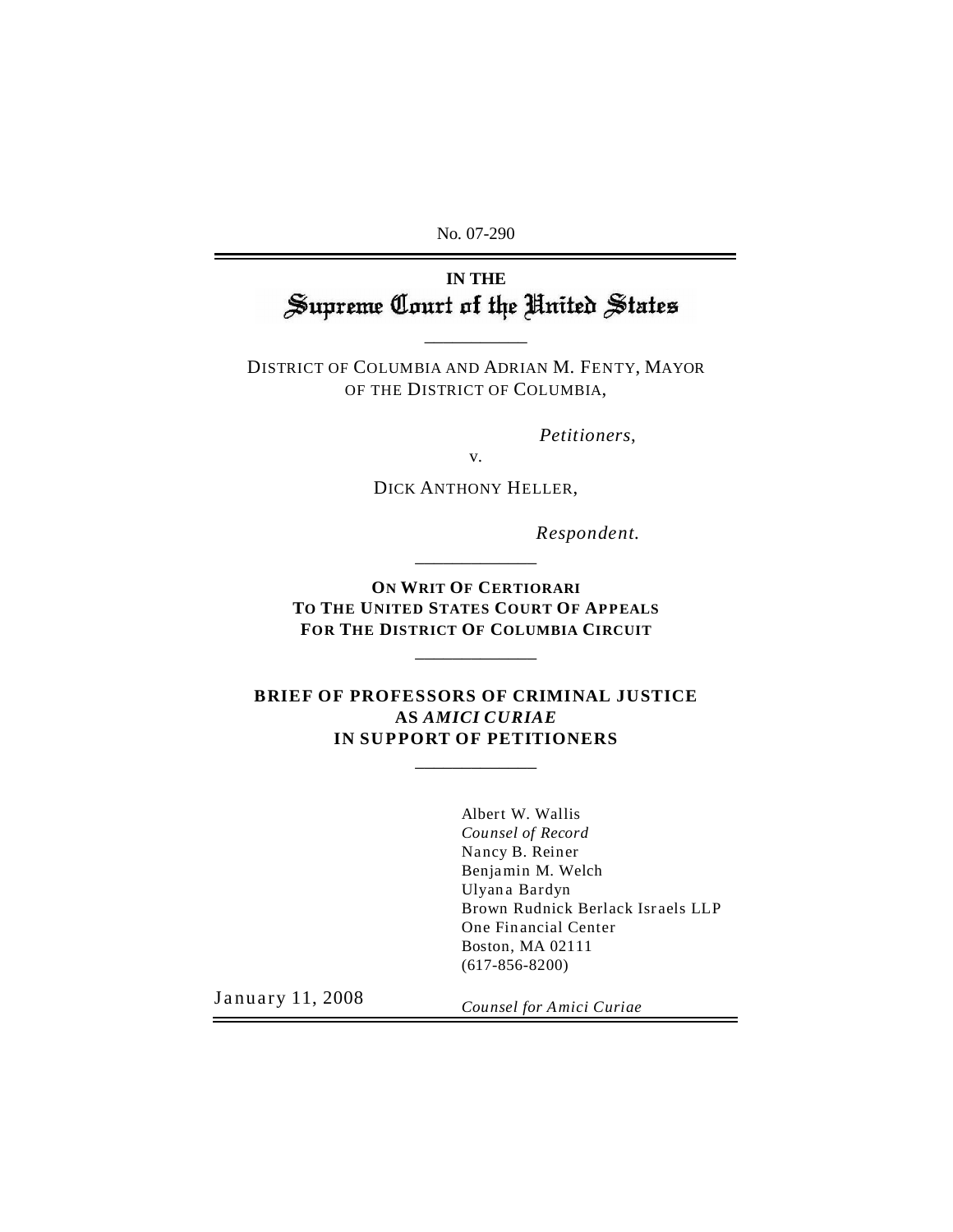# TABLE OF CONTENTS

| I.   | INTEREST OF AMICI CURIAE  1                                                                                                |
|------|----------------------------------------------------------------------------------------------------------------------------|
| II.  | SUMMARY OF ARGUMENT2                                                                                                       |
| III. |                                                                                                                            |
|      | The D.C. Gun Law Is an Effective<br>1.<br>Mechanism for Reducing Handgun Violence. . 3                                     |
|      | There Is A Proven Correlation<br>$\mathbf{A}$<br>between the Availability of Handguns<br>and Incidents of Violence.  4     |
|      | The Effectiveness of the D.C. Gun<br>$\bf{B}$<br><b>Control Law Demonstrates Its</b>                                       |
|      | The D.C. Gun Control Law<br>$\mathsf{C}$<br>Effectively Reduces the Supply of                                              |
|      | 2.<br>Stricter Gun Control Laws in Adjacent<br>Jurisdictions Would Make Individual Gun<br>Control Laws More Effective.  26 |
|      |                                                                                                                            |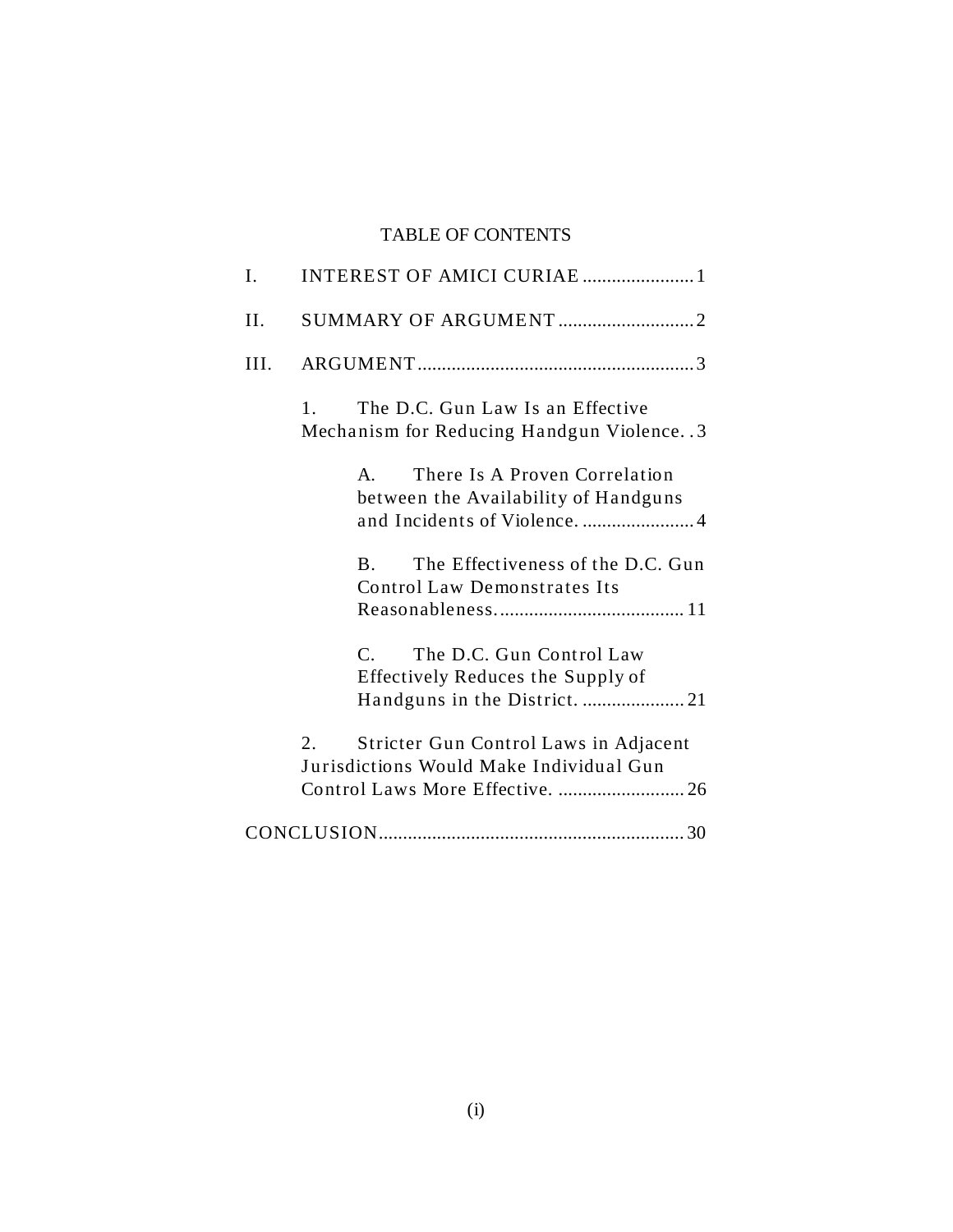# TABLE OF AUTHORITIES

# OTHER AUTHORITIES

| Adam Winkler, Scrutinizing the Second Amendment,                                                                                                                                                                                            |
|---------------------------------------------------------------------------------------------------------------------------------------------------------------------------------------------------------------------------------------------|
| Alfred Blumstein, Youth Violence, Guns, and the<br>Illicit Drug Industry, 86 J. of Crim. L. and                                                                                                                                             |
| Annual Report on Guns in the District of Columbia                                                                                                                                                                                           |
| Anthony A. Braga et al., The Illegal Supply of                                                                                                                                                                                              |
| Brief Amicus Curiae of the American Civil Rights<br>Union in Support of the Respondents to Petition                                                                                                                                         |
| Chester L. Britt, Gary Kleck, and David Bordua, A<br>Reassessment of the DC Gun Law: Some<br>Cautionary Notes On the Use of Interrupted Time<br>Series Designs For Policy Impact Assessment,<br>30 Law and Society Review 361 (1996) 18, 19 |
| Colin Loftin et al., Effects of Restrictive Licensing in<br>Handguns on Homicide and Suicide in the District<br>of Columbia, 325 New Eng. J. Med.                                                                                           |
| D.W. Webster, J.S. Vernick, L.M. Hepburn,<br>Relationship Between Licensing, Registration, and                                                                                                                                              |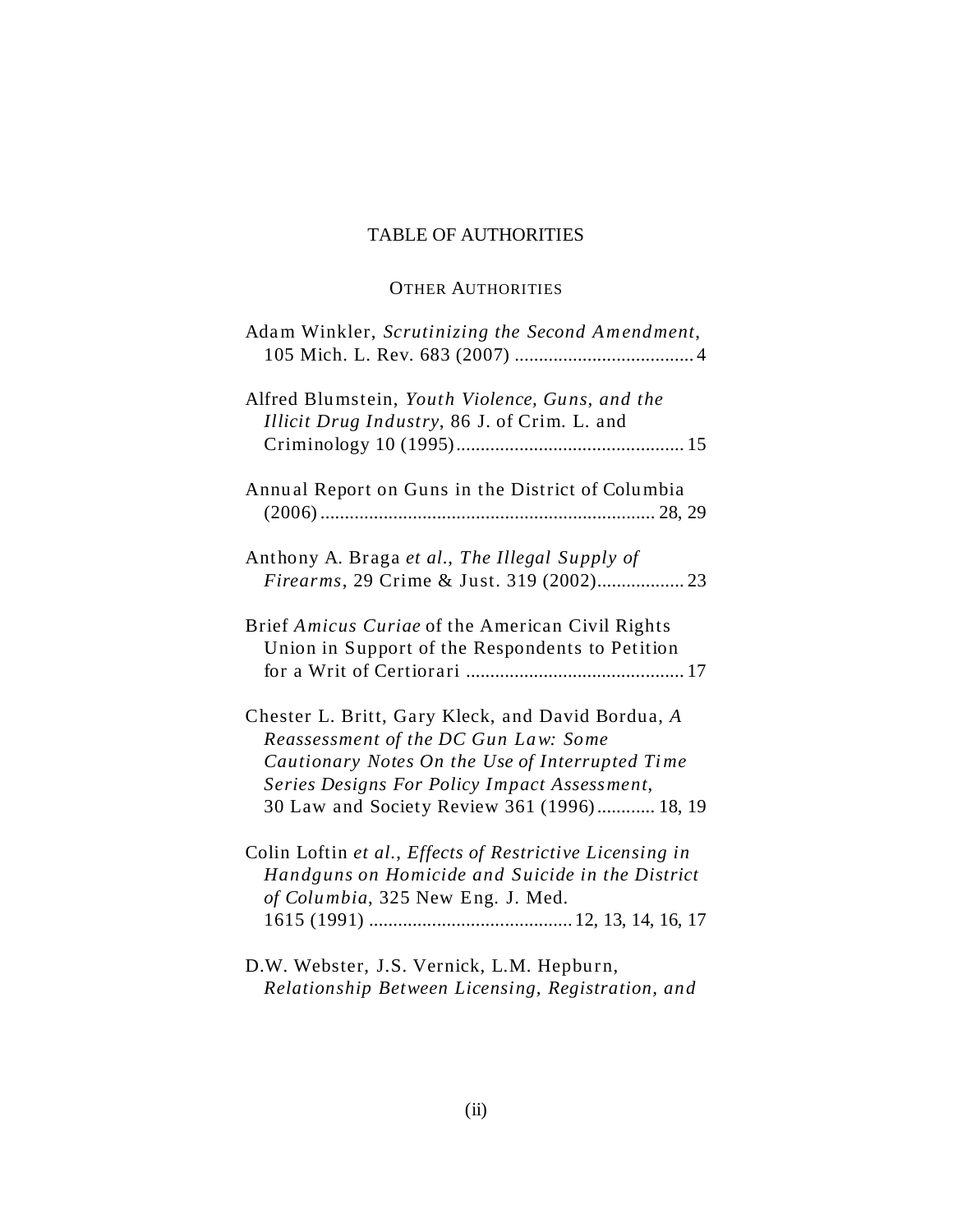| Other Gun Sales Laws to the Source of State Crime<br>Guns, 7 Injury Prevention 184 (2001) 27, 28                                                                                            |
|---------------------------------------------------------------------------------------------------------------------------------------------------------------------------------------------|
| David Hemenway et al., Gun Carrying Among<br>Adolescents, 59 L. and Contemp. Problems 39                                                                                                    |
| David McDowall et al., Using Quasi-Experiments to<br>Evaluate Firearm Laws: Comment on Britt et al.'s<br>Reassessment of the DC Gun Law, 30 Law and<br>Society Review, 381 (1996)19, 20, 21 |
| F.E. Zimring & G. Hawkins, The Citizen's Guide to                                                                                                                                           |
| F. E. Zimring and G. Hawkins, Crime is Not the<br>Problem: Lethal Violence in America                                                                                                       |
| FBI Uniform Crime Reports 2006, Expanded                                                                                                                                                    |
| Glenn L. Pierce et al., Characteristics and Dynamics<br>of Illegal Firearms Markets: Implications for a<br>Supply-Side Enforcement Strategy, 21 Justice Q.                                  |
| James A. Fox & Marianne W. Zawitz, U.S. Dept. of<br>Justice, Bureau of Justice Statistics, Homicide                                                                                         |
| James Alan Fox et al., The Will to Kill: Making Sense<br>of Senseless Murder 88 (3d ed. 2008) 16                                                                                            |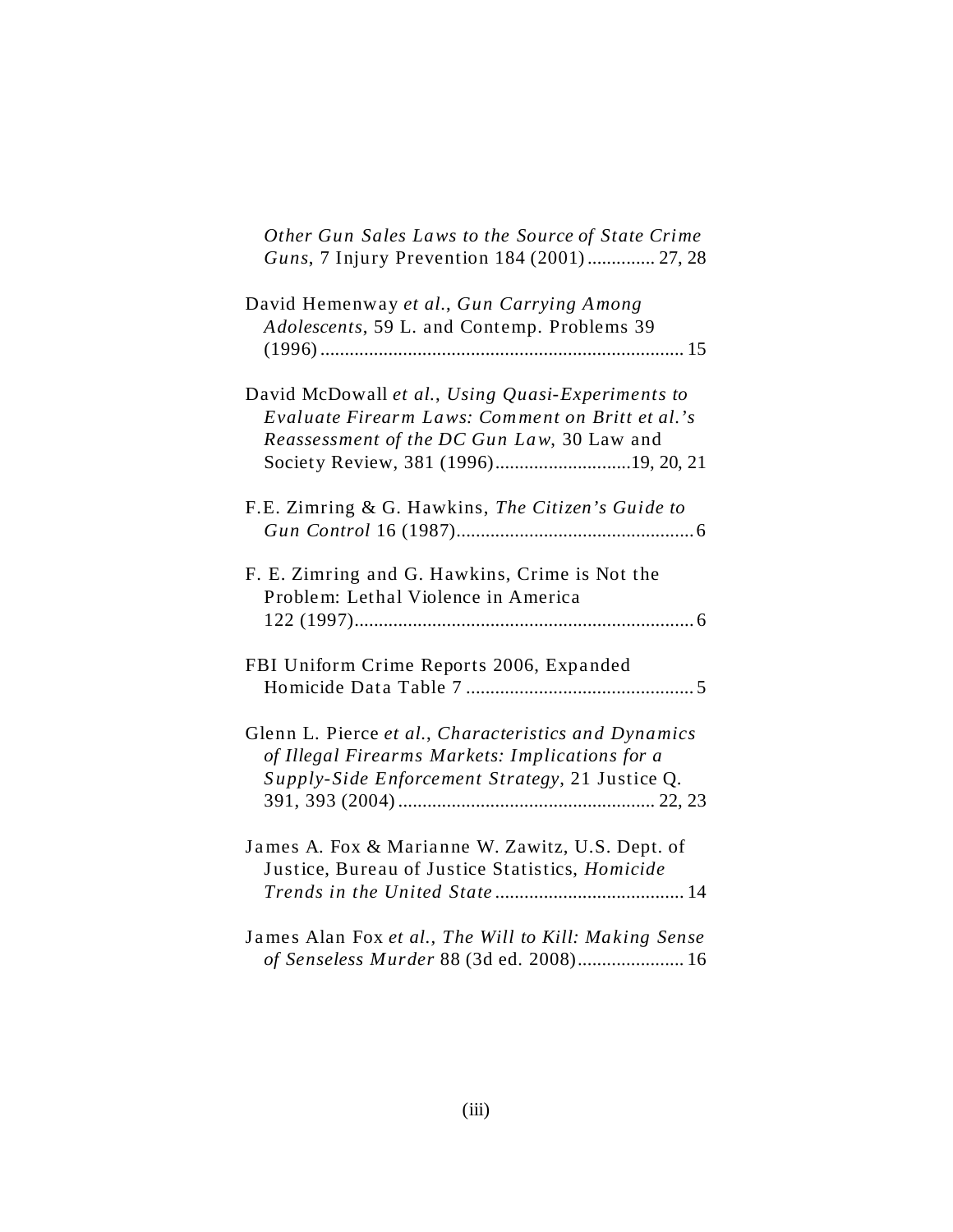| Jens Ludwig and Philip J. Cook, Evaluating Gun<br>Policy: Effects on Crime and Violence (2003),<br>Chapter 8, The Impact of<br>Concealed-Carry Laws 289 10, 11 |
|----------------------------------------------------------------------------------------------------------------------------------------------------------------|
| John R. Lott et al., Crime, Deterrence, and Right-to-<br>Carry Concealed Handguns, 26 J. Legal Stud. 1                                                         |
| Joseph F. Sheley and James D. Wright, In the Line of<br>Fire: Youth, Guns and Violence in Urban America                                                        |
| Mark Duggan, More Guns, More Crime, 109 J. Pol.                                                                                                                |
| Matthew Miller, MD, et al., Rates of Household<br>Firearm Ownership and Homicide Across US<br>Regions and States, 1988-1997, 92 Am. J. of Pub.                 |
| New England Journal of Medicine Publication                                                                                                                    |
| Nicholas Dixon, Why We Should Ban Handguns in<br>the United States, 12 St. Louis U.                                                                            |
| Philip J. Cook et al., Comprehensive Firearms<br>Tracing: Strategic and Investigative Uses of New<br>Data on Firearms Markets,                                 |
| Philip J. Cook et al., Regulating Gun Markets, 86 J.<br>Crim. L. & Criminology 59 (1995)22, 24, 25                                                             |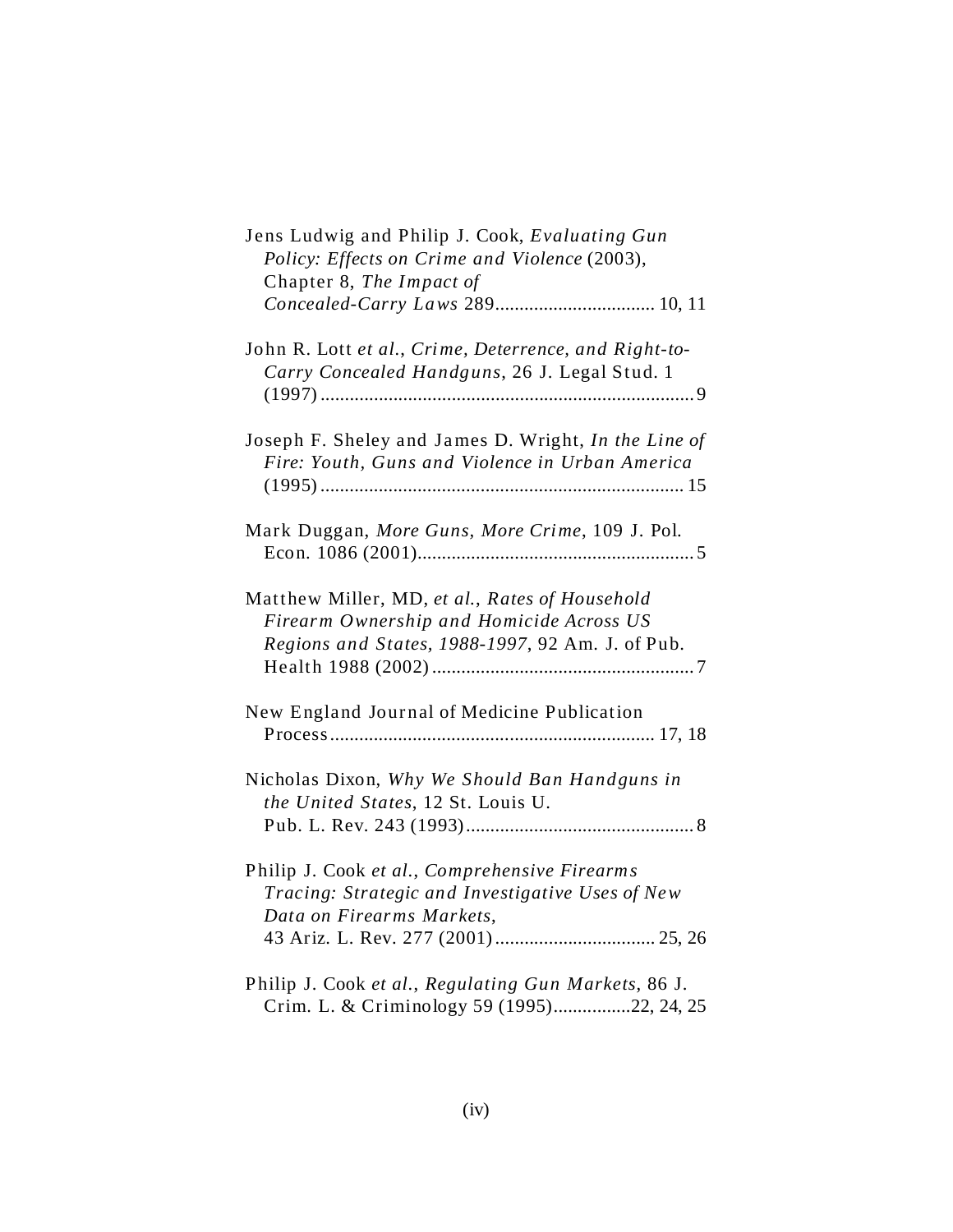| Philip J. Cook et al., Underground Gun Markets, 117 |  |  |
|-----------------------------------------------------|--|--|
|                                                     |  |  |

| Philip J. Cook, The Technology of Personal Violence, |
|------------------------------------------------------|
|                                                      |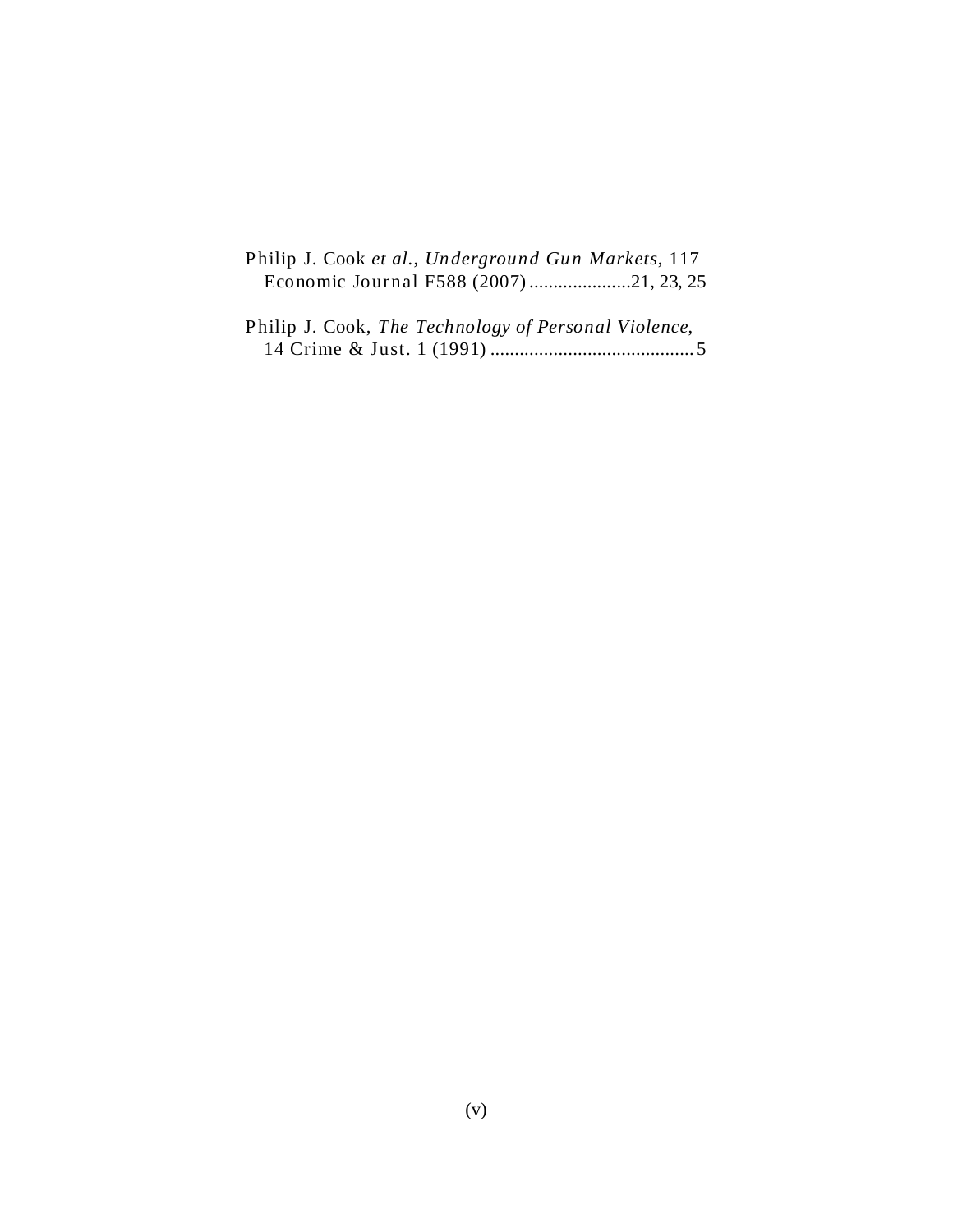#### **BRIEF OF PROFESSORS OF CRIMINOLOGY AS** *AMICI CURIAE* **IN SUPPORT OF PETITIONERS**

#### **I. INTEREST OF AMICI CURIAE**

 Amici curiae, professors of criminology, submit this brief in support of the Petitioners and assert that the empirical evidence, documented in numerous well designed and peer reviewed studies, highlights the importance of Washington, D.C.'s gun law in diminishing handgun violence. Amici are scholars who teach, write and speak about criminal justice.<sup>1</sup> James Alan Fox is the Lipman Family Professor of Criminal Justice and Professor of Law, Policy and Society at Northeastern University.

 $1$  No counsel for a party authored this brief in whole or in part, and no such counsel or party made a monetary contribution intended to fund the preparation or submission of this brief. No person other than *amici curiae* or their counsel made a monetary contribution to its preparation or submission. The parties have consented to the filing of this brief.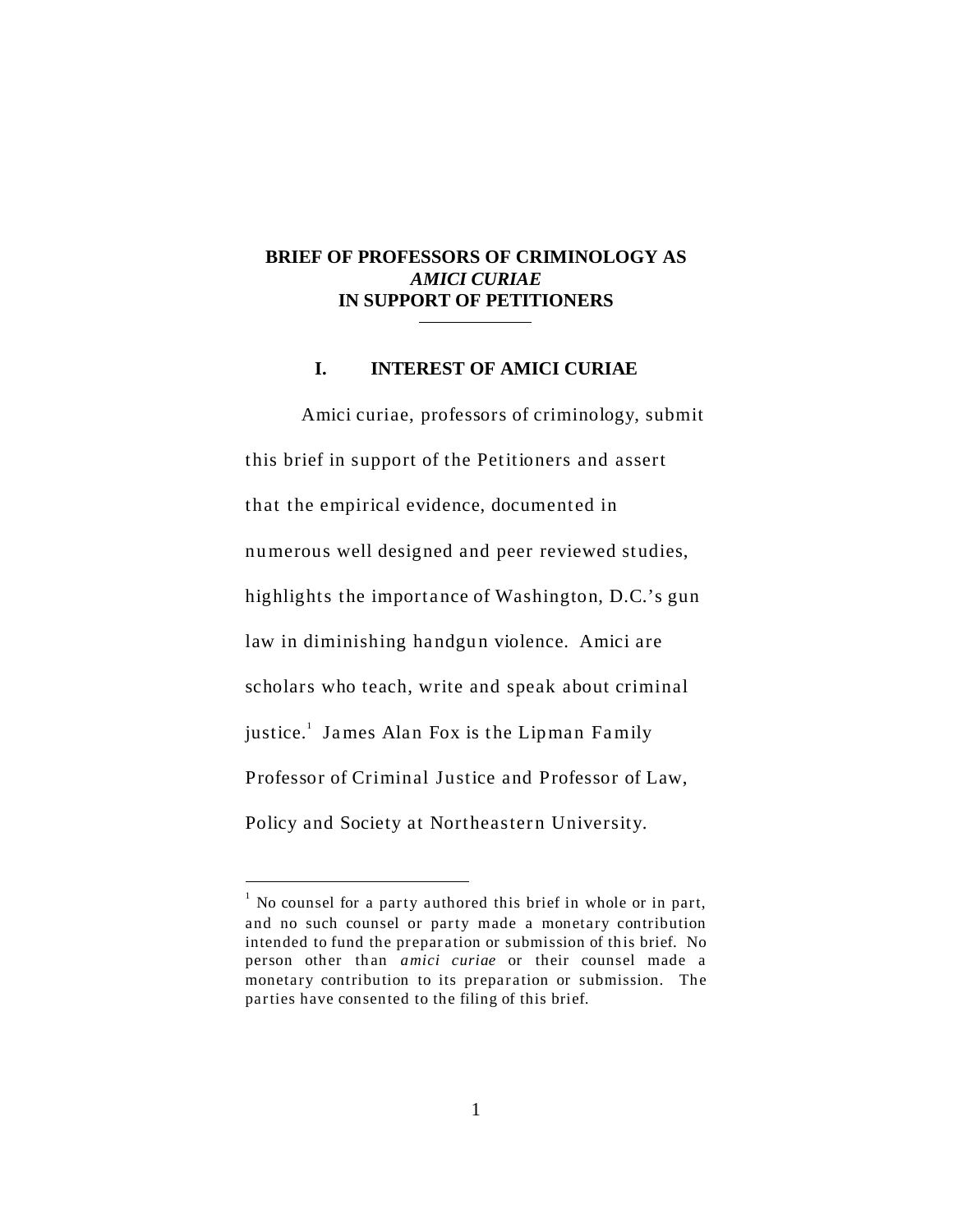David McDowall is a Professor in the School of Criminal Justice at the State University of New York at Albany.

#### **II. SUMMARY OF ARGUMENT**

The gun control legislation enacted in the District of Columbia in 1976 that banned handguns in the city ("D.C. Gun Control Law") is an effective law enforcement tool that has promoted the public health and safety by reducing the level of handgun violence in the District of Columbia ("District"). Criminological studies evaluating the effects of the D.C. Gun Control Law have proven that it has reduced the rate of firearm homicides and suicides committed in the District. The evidence illustrates that by reducing the number of handguns available in the District, the D.C. Gun Control Law restrains violent intent from elevating into actual gun violence. Studies also show that unrestrained access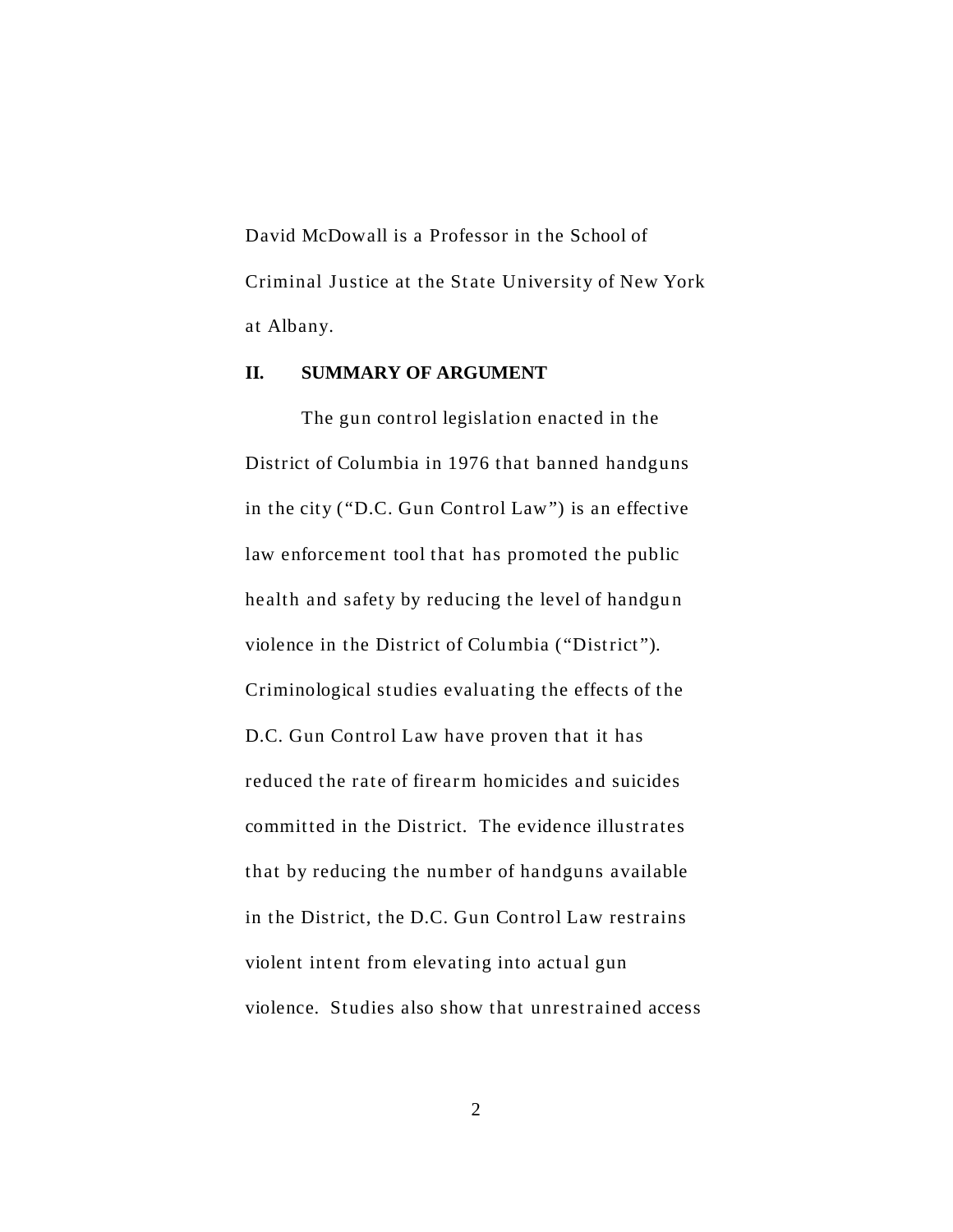to handguns can result in accidental or impulsive homicides, suicides, and unintentional injuries among people with no prior criminal propensities. Thus, curbing access to handguns lessens the risk of these most serious outcomes. E mpirical analysis of the D.C. Gun Control Law shows that it has had just such an effect in the District. Moreover, the effectiveness of the D.C. Gun Control Law would only increase if the surrounding jurisdictions followed its example and implemented stricter gun control measures as well.

#### **III. ARGUMENT**

#### **1. The D.C. Gun Law Is an Effective Mechanism for Reducing Handgun Violence.**

Amici agree with, and hereby incorporate, Petitioners' position that "where a legislature has articulated proper reasons for enacting a gun-control law, with meaningful supporting evidence, and that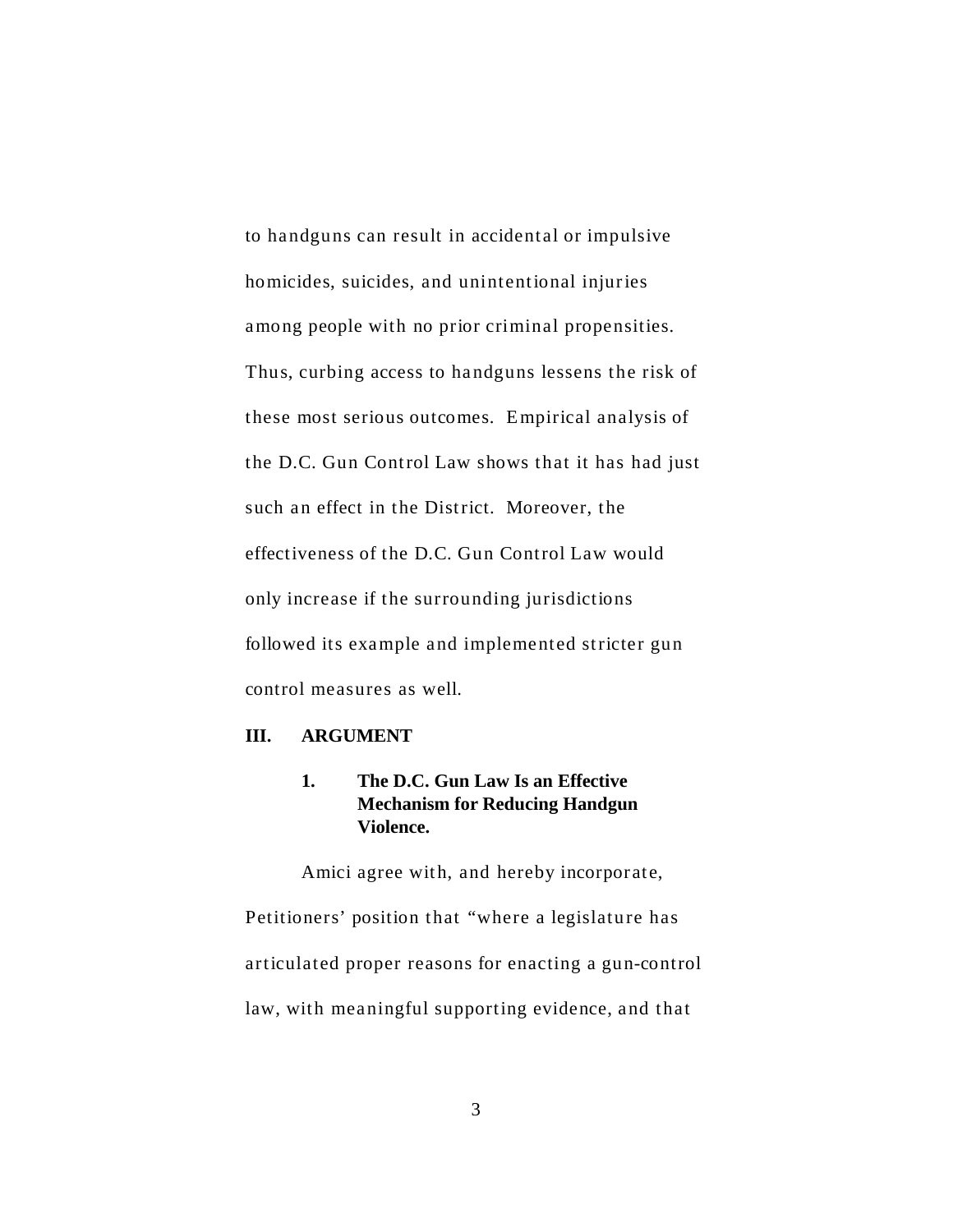law does not deprive the people of a reasonable means to defend themselves, it should be upheld." Brief for Petitioners 44, *citing* Adam Winkler, *Scrutinizing the Second A mend ment*, 105 Mich. L. Rev. 683, 716-19 (2007). Amici review here the salient criminological research that, by itself, provides the District with more than enough "meaningful supporting evidence" to require the reversal of the U.S. Court of Appeals for the District of Columbia Circuit ("Court of Appeals").

## **A. There Is A Proven Correlation between the Availability of Handguns and Incidents of Violence.**

Handguns are unquestionably the weapon of choice for those involved in gun-related crimes. In 2006, for exa mple, the Federal Bureau of Investigation ("FBI") reports that handguns were used in 7,795 homicides, or 76.6 percent of murders involving firearms and 52 percent of all reported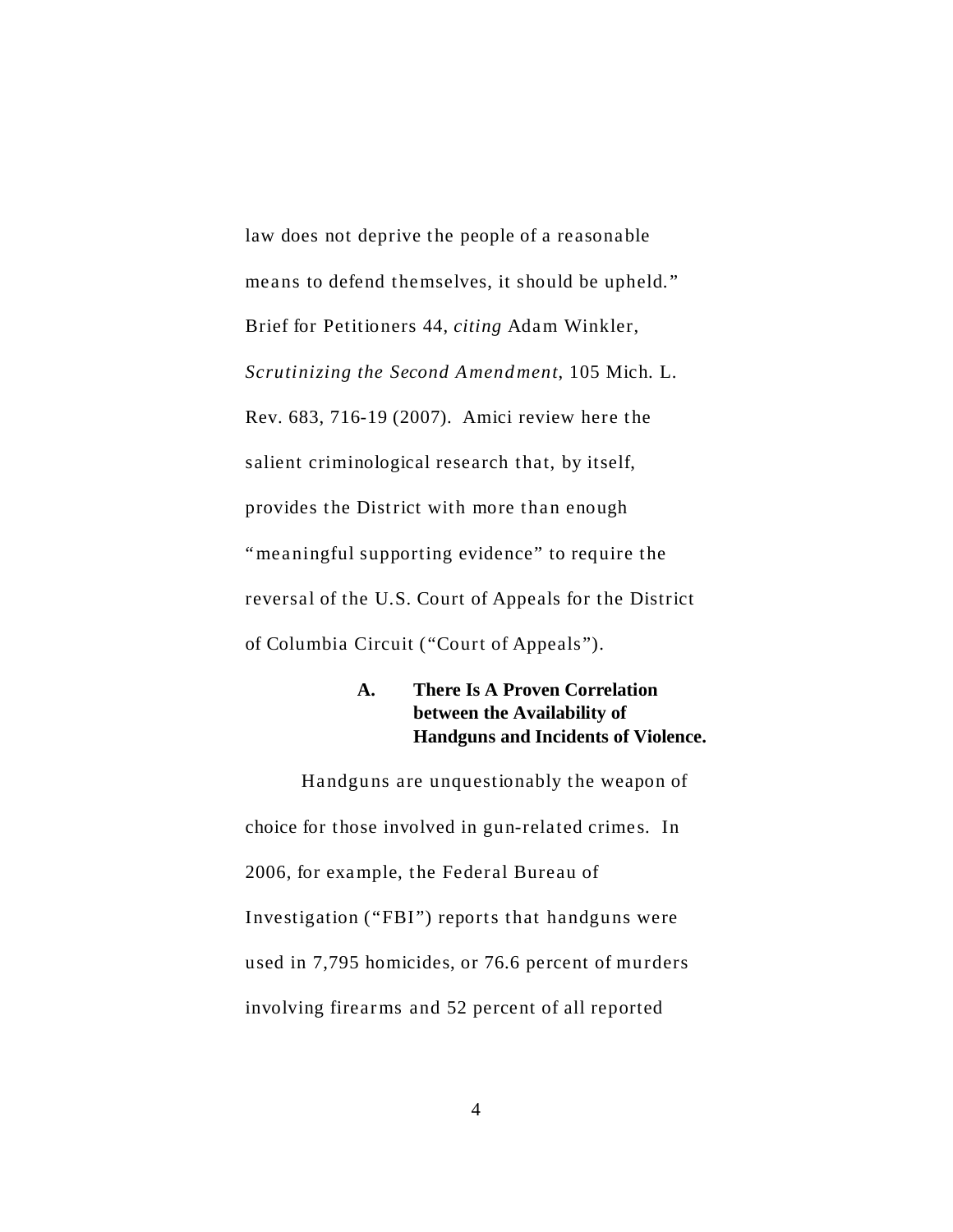murders in the United States. *See* FBI Uniform Crime Reports 2006, Expanded Homicide Data Table 7, *available at*

[http://www.fbi.gov/ucr/cius2006/offenses/expanded\\_in](http://www.fbi.gov/ucr/cius2006/offenses/expanded_in) formation/data/shrtable\_07.ht ml (last visited January 10, 2008). Researchers have found that "increases in gun ownership lead to increases in the nu mber of homicides." *See* Mark Duggan, *More Guns, More Crime*, 109 J. Pol. Econ. 1086, 1100-01, 1104 (2001). It has been estimated that a ten percent increase in handgun ownership increases the homicide rate by two percent. *Id.* at 1095-98. These findings support other studies showing that because handguns are so readily available and so obviously lethal, they contribute to escalating violent crime to a deadly level. *See* Philip J. Cook, *The Technology of Personal Violence*, 14 Crime & Just. 1, 47 (1991). A study by noted criminologists Frank Zimring and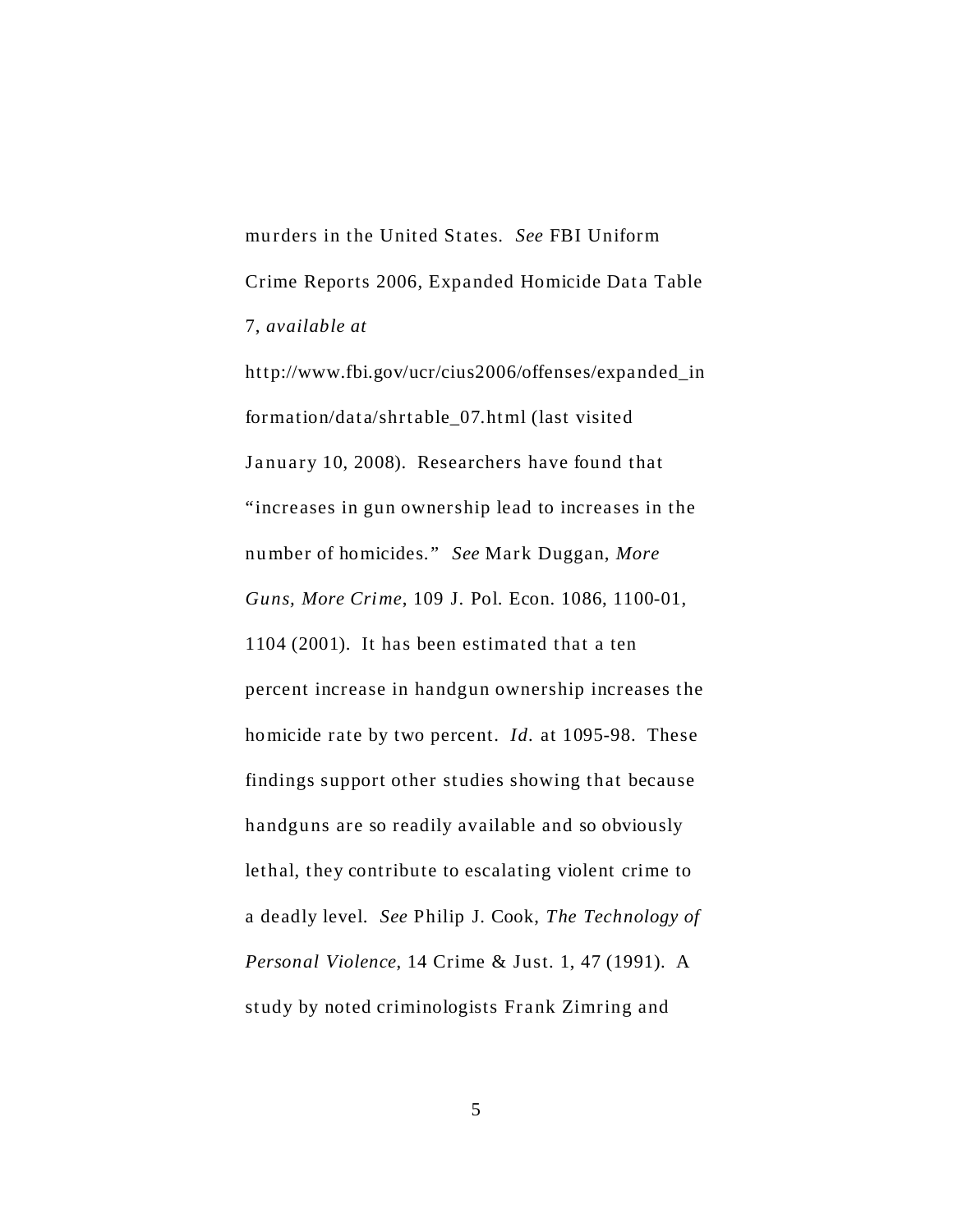Gordon Hawkins found that eighty percent of handgun murders result from altercations that escalate to a deadly level. *See* F.E. Zimring & G. Hawkins, *The Citizen's Guide to Gun Control* 16 (1987). Zimring and Hawkins concluded that "the circumst ances in which most homicides were committed suggested that they occurred in a moment of rage and were not the result of a single-minded intent to kill." *Id.* Thus, it is "a combination of the ready availability of guns and the willingness to use maximum force in interpersonal conflict [that] is the most important single contribution to the high U.S. death rate from violence." F. E. Zimring and G. Hawkins, *Crime is Not the Problem: Lethal Violence in America* 122-23 (1997).

Criminological research has established that the high rate of handgun homicides in the United States is due, at least in part, to the high rate of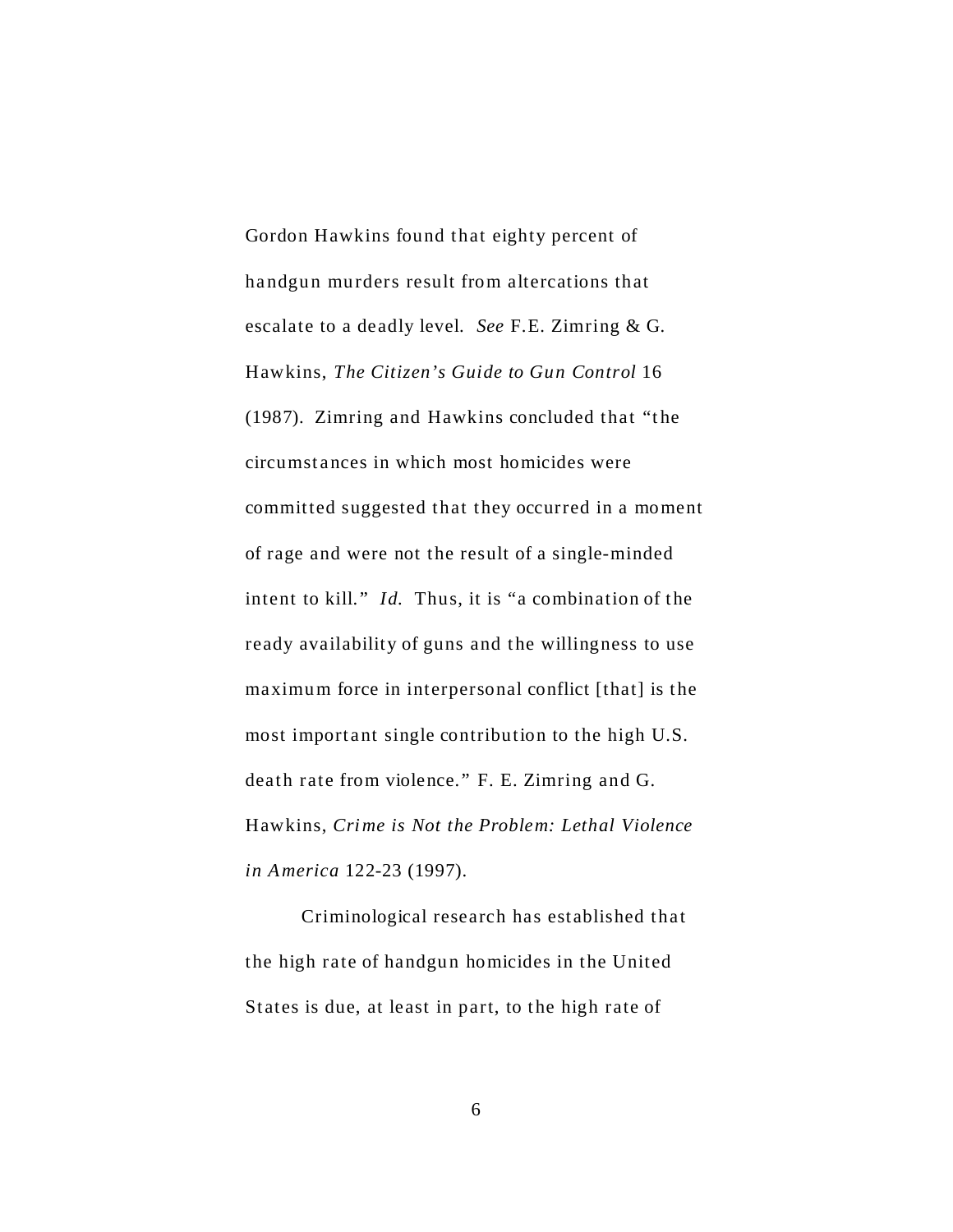handgun ownership in the United States. Matthew Miller, MD, *et al.*, *Rates of Household Firearm Ownership and Homicide Across US Regions and States, 1988-1997*, 92 Am. J. of Pub. Health 1988 (2002) (surveying studies establishing the correlation between firearm availability and homicide). The rate of handgun ownership and the rate of handgun homicides in the United States, when compared to the same data from ot her countries, illustrate the strong correlation between the availability of handguns and the incidence of handgun homicides.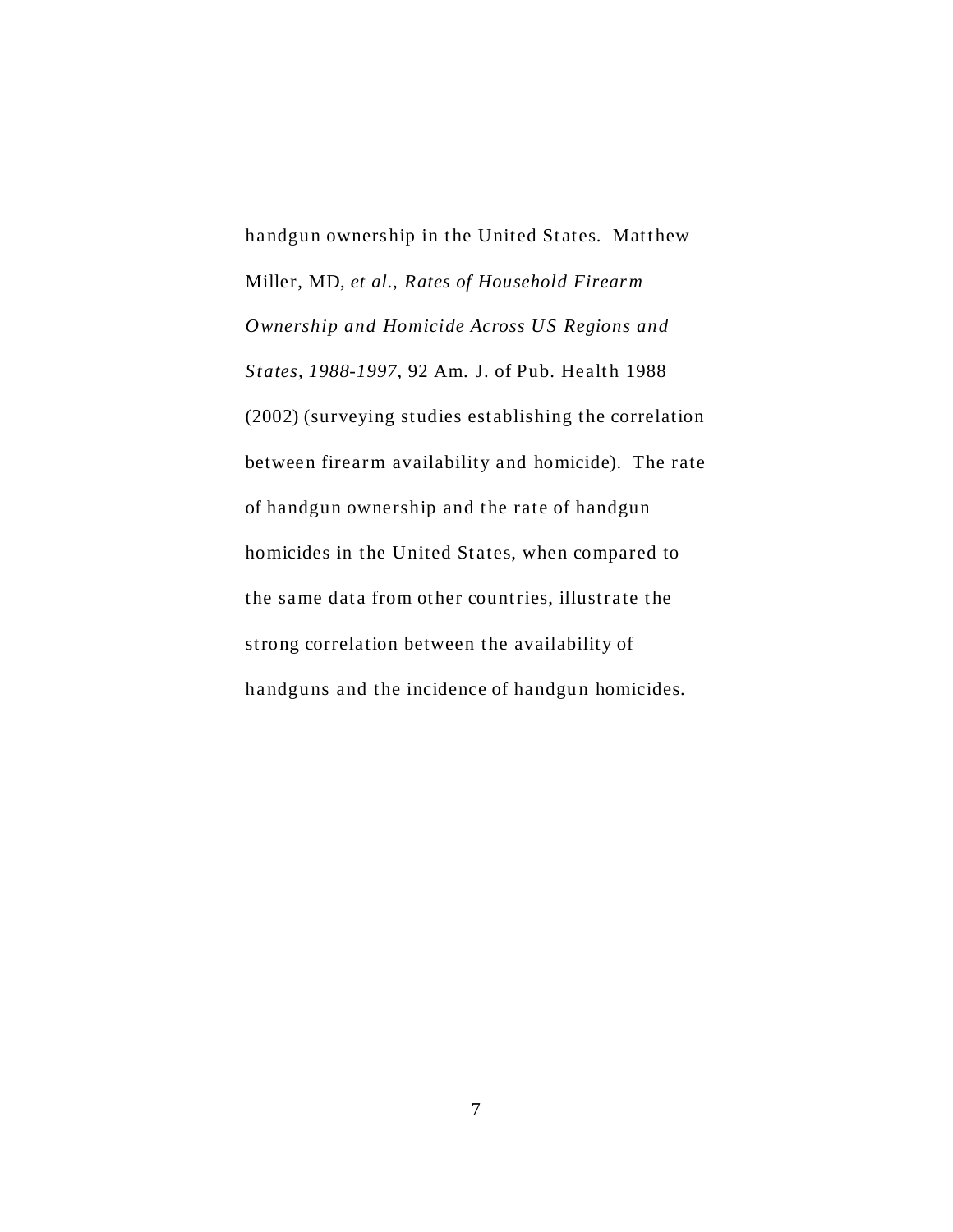|                      | Handguns   | Handguns    | Handgun       |
|----------------------|------------|-------------|---------------|
|                      |            | per 100,000 | Homicides per |
|                      |            |             | 100,000       |
| <b>United States</b> | 56,833,000 | 22,696      | 3.56          |
| Israel               | 171,448    | 3,716       | 0.542         |
| Sweden               | 308,261    | 3,700       | 0.228         |
| Canada               | 595,000    | 2,301       | 0.031         |
| Australia            | 263,900    | 1,596       | 0.07          |
| Great Britain        | 480,000    | 837         | 0.012         |

Nicholas Dixon, *Why We Should Ban Handguns in the United States*, 12 St. Louis U. Pub. L. Rev. 243, 249 (1993). According to the findings in the chart above, the United States experiences about four times the level of handgun homicides per 100,000 people than Israel, Sweden, Canada, Australia, and Great Britain combined.

Despite this well-established correlation between gun availability and gun violence, some researchers maintain that liberalizing gun control laws, such as allowing nearly anyone who applies to obtain a concealed weapons per mit, actually reduces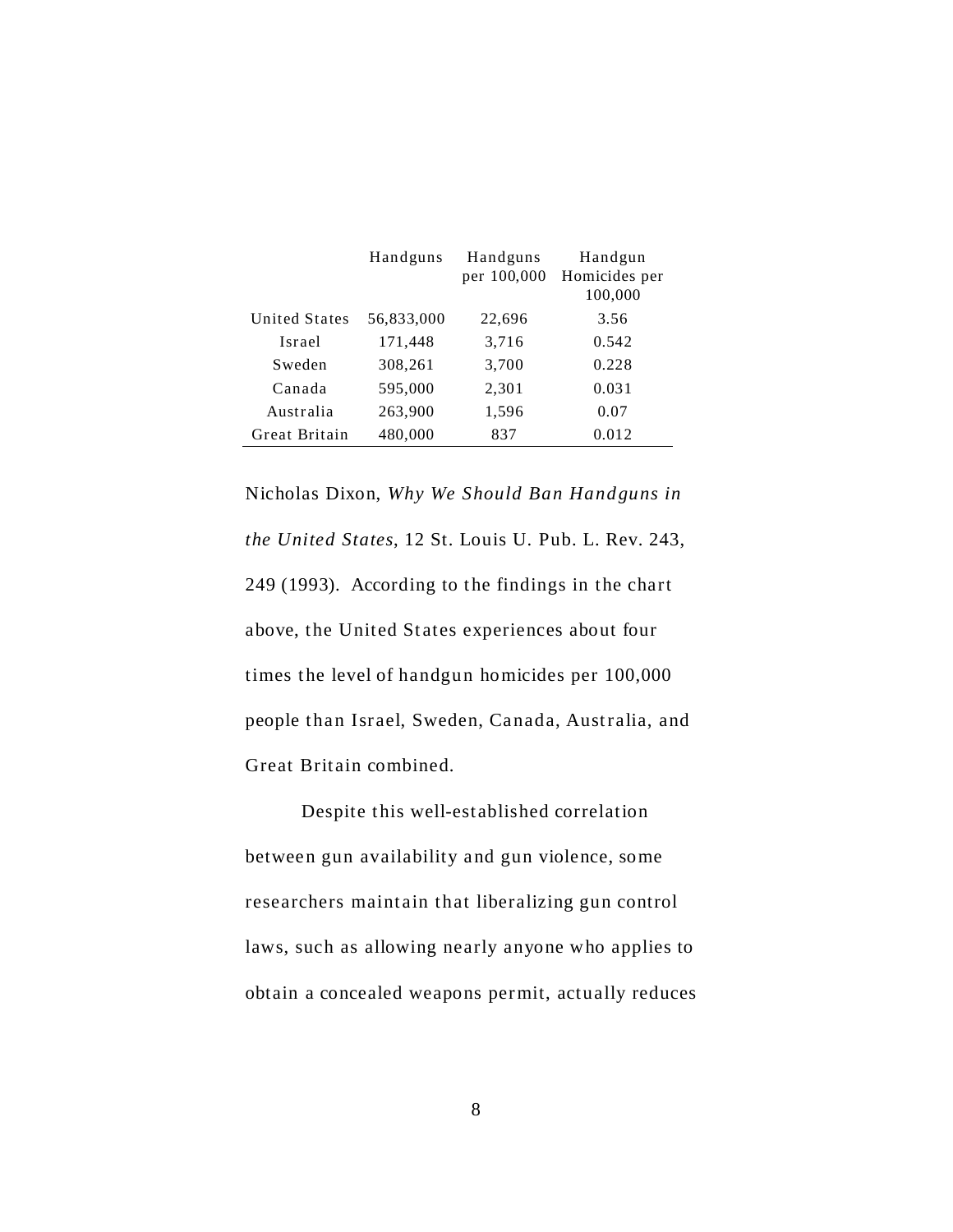gun violence. *See*, *e.g.*, John R. Lott *et al.*, *Crime, Deterrence, and Right-to-Carry Concealed Handguns*, 26 J. Legal Stud. 1 (1997) ("Lott Study"). The Lott Study concluded that "[a]llowing citizens without criminal records or histories of significant mental illness to carry concealed handguns deters violent crimes...If the rest of the country had adopted rightto-carry concealed handgun provisions in 1992, at least 1,414 murders and over 4,177 rapes would have been avoided." *Id.* at 64.

However, subsequent analysis of the Lott Study points out several flaws in its met hodology and results. The Lott Study compared changes in crime in ten states that passed "shall-issue" laws (i.e. laws allowing concealed weapons per mits to almost anyone who applies) to states that did not have shall-issue laws. *See id.* at 12. The comparison, however, did not consider how the crack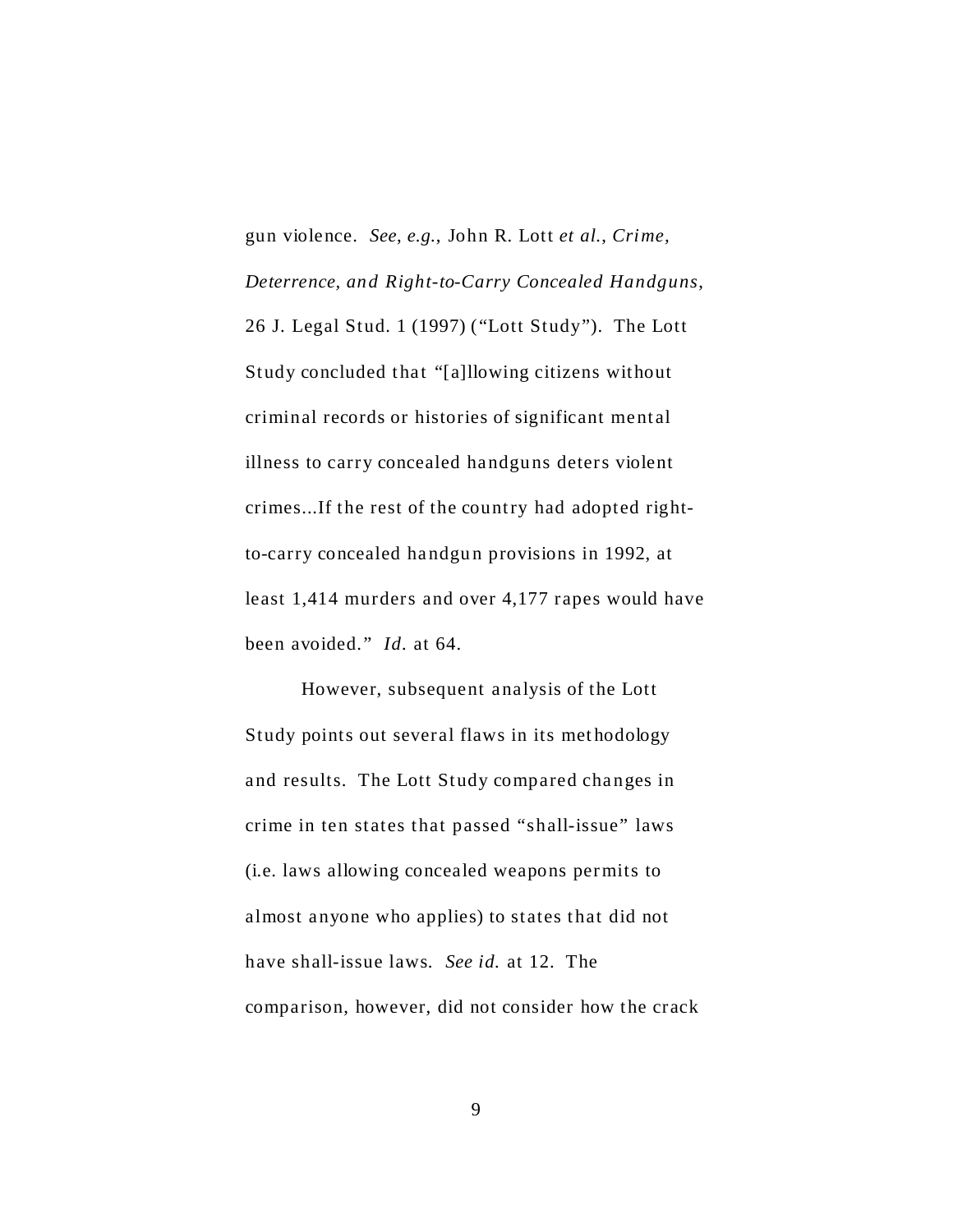cocaine market influenced crime in the shall-issue states, which were mostly less populated states with limited urban areas, as compared to the states without shall-issue laws, which were mostly heavily populated states with large urban areas. *See* Jens Ludwig and Philip J. Cook, *Evaluating Gun Policy: Effects on Crime and Violence* (2003), Chapter 8, *The Impact of Concealed-Carry Laws* 289. The crack cocaine market had a greater impact in poor, urban areas, which are primarily located in states that do not have shall-issue laws. *Id.* Thus, the Lott Study attributed smaller crime increases in states with shall-issue laws to the enactment of those laws "when wholly separate forces were really the explanation." *Id.* Moreover, because spikes in crime rates encourage the adoption of shall-issue laws, subsequent returns to normal crime rates "will be inaccurately attributed to the passage of the law[s]."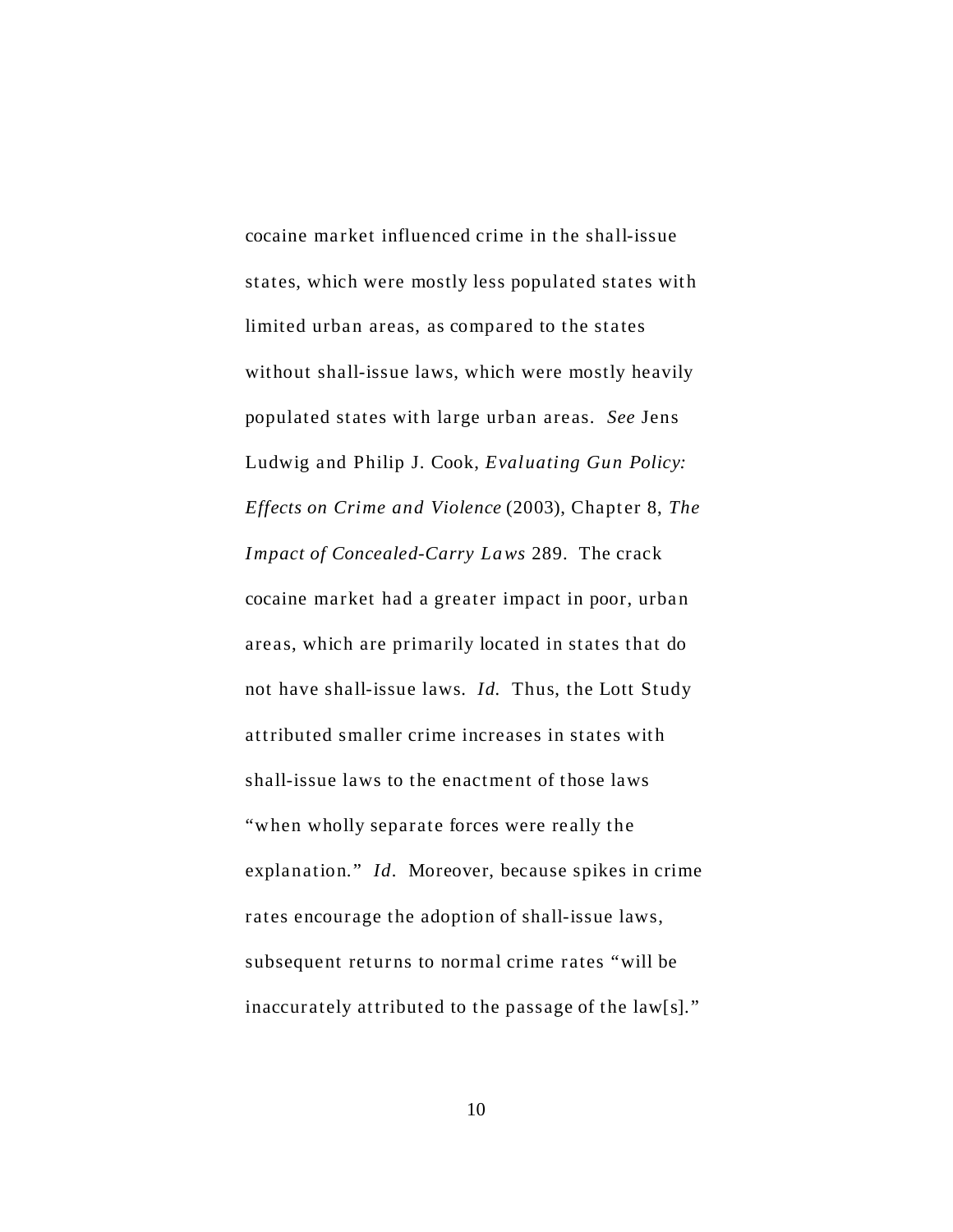*Id.* If one extends Lott's statistical model by five years, for example, and applies it to the period in the mid-1990s when high crime rates reversed, "suddenly shall-issue laws are associated with uniform *increases* in crime." *Id.* at 289-90 (emphasis in original). Broad national crime swings occurring in the late 1980s and 1990s and the inability to account for the criminogenic influence of crack render "strong claims about the likely impact of passing a shall-issue law" difficult to make. *Id.* at 325. The Lott Study therefore does little to under mine the widely-accepted conclusion that the availability of guns has a strong correlation to the level of gun-related crimes.

#### **B. The Effectiveness of the D.C. Gun Control Law Demonstrates Its Reasonableness.**

The D.C. Gun Control Law was designed to reduce the level of handgun violence in the District,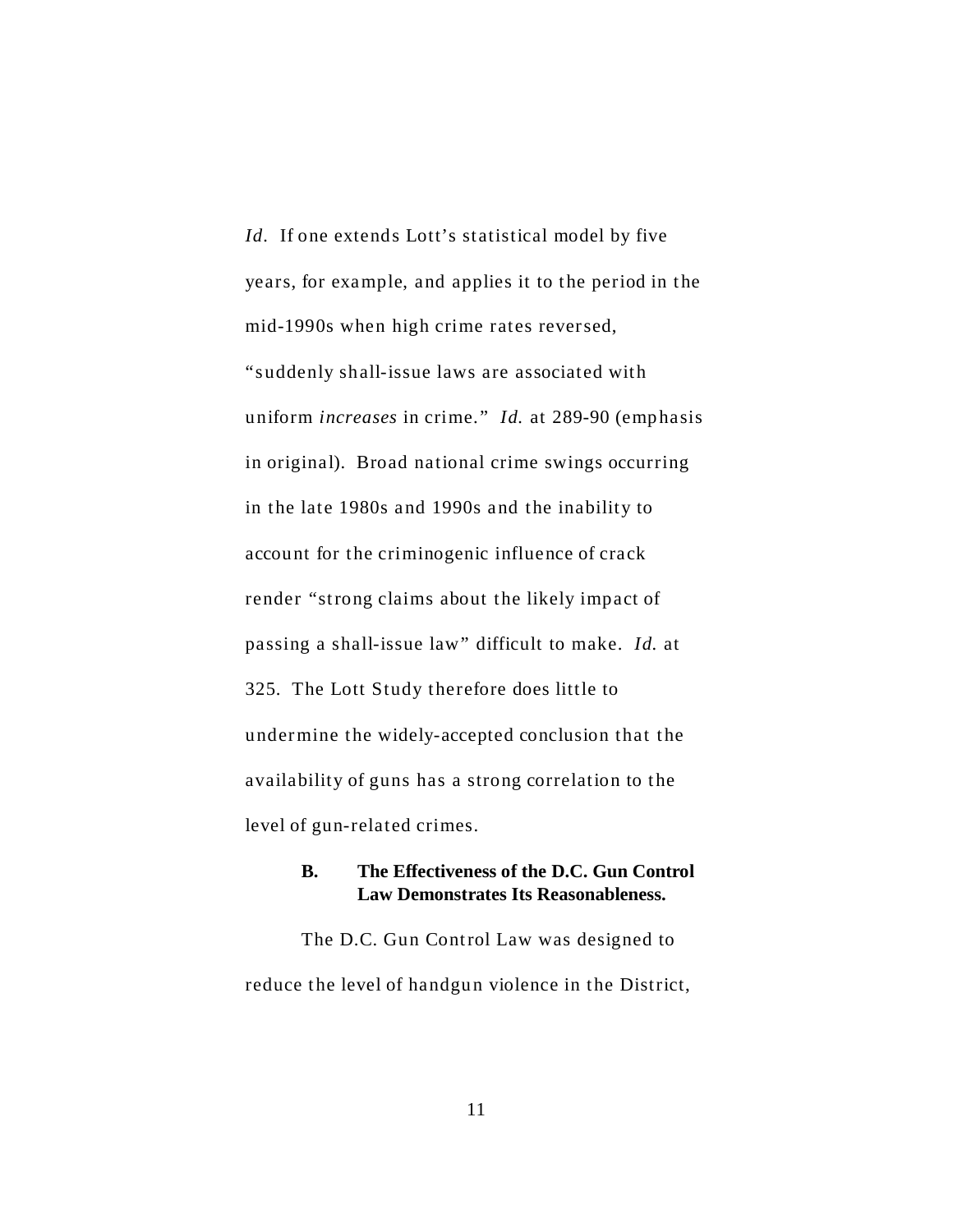and over the last 30 years, it has proven its effectiveness. A comprehensive study of the District's D.C. Gun Control Law charted its effects over a period of twenty years, beginning in January 1968, eight years prior to the law's enact ment, and extending to December 1987, eleven years subsequent to its enact ment. The study concluded that an abrupt decline in gun-caused homicides in the District immediately followed the enactment of the ban, but that there was no comparable decline elsewhere in the region. Colin Loftin *et al.*, *Effects of Restrictive Licensing in Handguns on Homicide and S uicide in the District of Columbia*, 325 New Eng. J. Med. 1615 (1991) ("Loftin Study").

The Loftin Study, which was published in the New England Jour nal of Medicine, analyzed gunrelated homicides and suicides in the District and non-gun-related homicides and suicides in the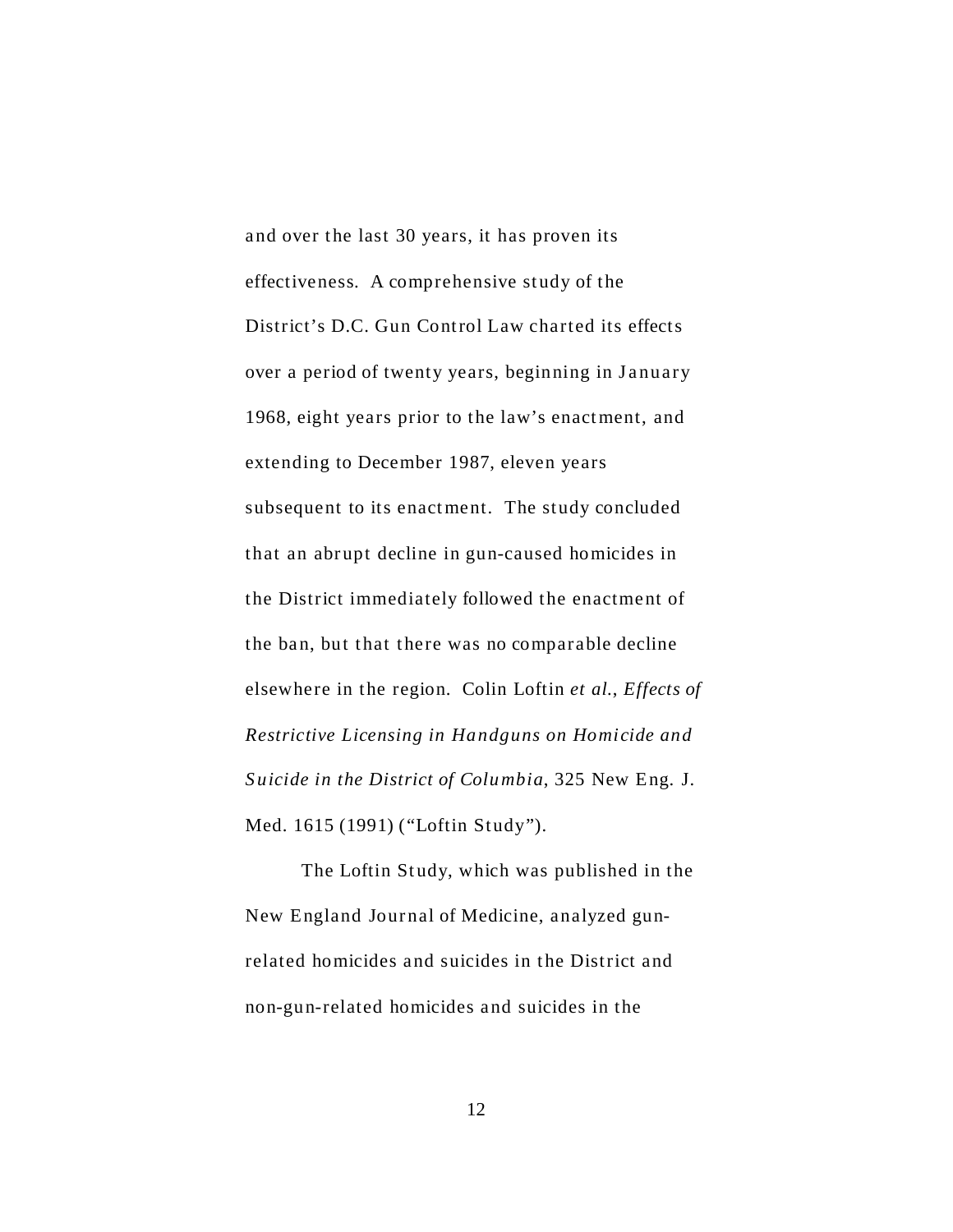District, and compared them to the same categories in the District's Maryland and Virginia suburbs. *Id.* at 1615. The results showed rather dramatic benefits from the law. In the approximately eleven years after the law took effect, gun-related homicides decreased by twenty-five percent, and gun-related suicides decreased by twenty-three percent in the District. *Id.* at 1617. At the same time, non-gunrelated homicides and suicides in the District did not change by a statistically significant amount, and the statistics for both gun-related and non-gun-related homicides and suicides remained largely the same in both the Maryland and Virginia suburbs included in the Loftin Study. *Id.* These results strongly indicate that the D.C. Gun Control Law, rather than a general reduction in the crime rate, "reduced gunrelated suicides and homicides substantially and abruptly." *Id.* at 1620. The Loftin Study concluded: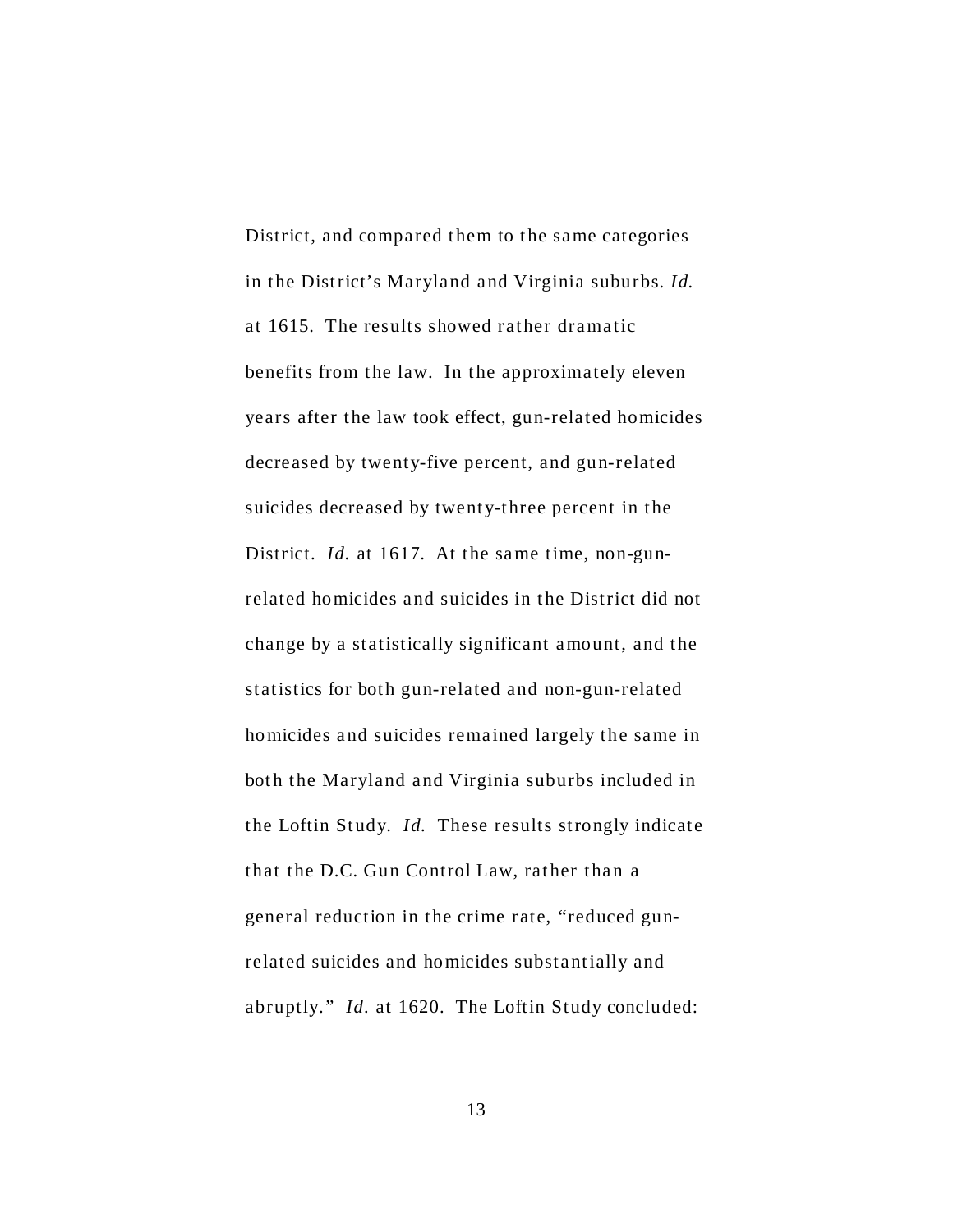In light of our study, alternative explanations appear implausible. The pattern of change in mortality rates that would be predicted from the effects of the gun law is specific and is unlikely to be simulated by coincidental changes in demographic, economic, cultural, or social factors.

*Id.* at 1618.

The Respondent has argued that the rise in violent crimes in the District from 1980 to 1997 establishes that the D.C. Gun Control Law was ineffective. Brief in Response to Petition for Certiorari 27-28. However, the entire nation experienced an increase in violent crimes during this period because of the emergence of the crack cocaine market and related gang activity. *See* James A. Fox & Marianne W. Zawitz, U.S. Dept. of Justice, Bureau of Justice Statistics, *Homicide Trends in the United States*, *available at*

<http://www.ojp.usdoj.gov/bjs/pub/pdf/htius.pdf>(last accessed January 10, 2008). In the mid-1980s, as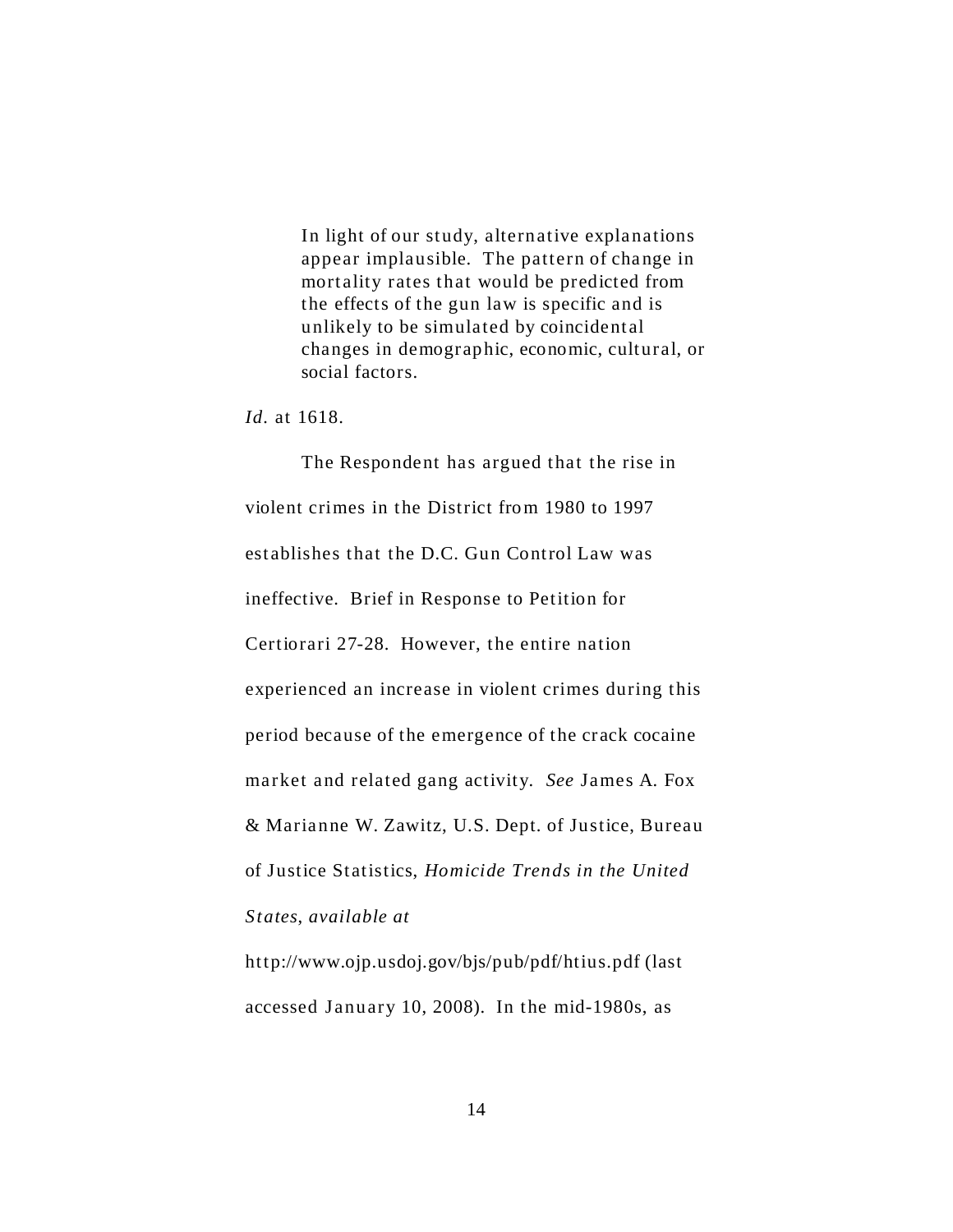crack cocaine became the drug of choice in urban areas, drug dealers widely distributed crack in small single-hit quantities by recruiting large numbers of teenaged distributors. Alfred Blu mstein, *Youth Violence, Guns, and the Illicit Drug Industry*, 86 J. of Crim. L. and Criminology 10–36 (1995). Because dealing drugs was a potentially violent undertaking, the teenagers peddling crack cocaine ar med themselves with guns. *See* Joseph F. Sheley and James D. Wright, *In the Line of Fire: Youth, Guns and Violence in Urban America* (1995). Once some youngsters acquired guns, their peers did as well. David Hemenway *et al.*, *Gun Carrying Among Adolescents*, 59 L. and Contemp. Problems 39–53 (1996). A dramatic increase in gun-related violence among the nation's youth resulted.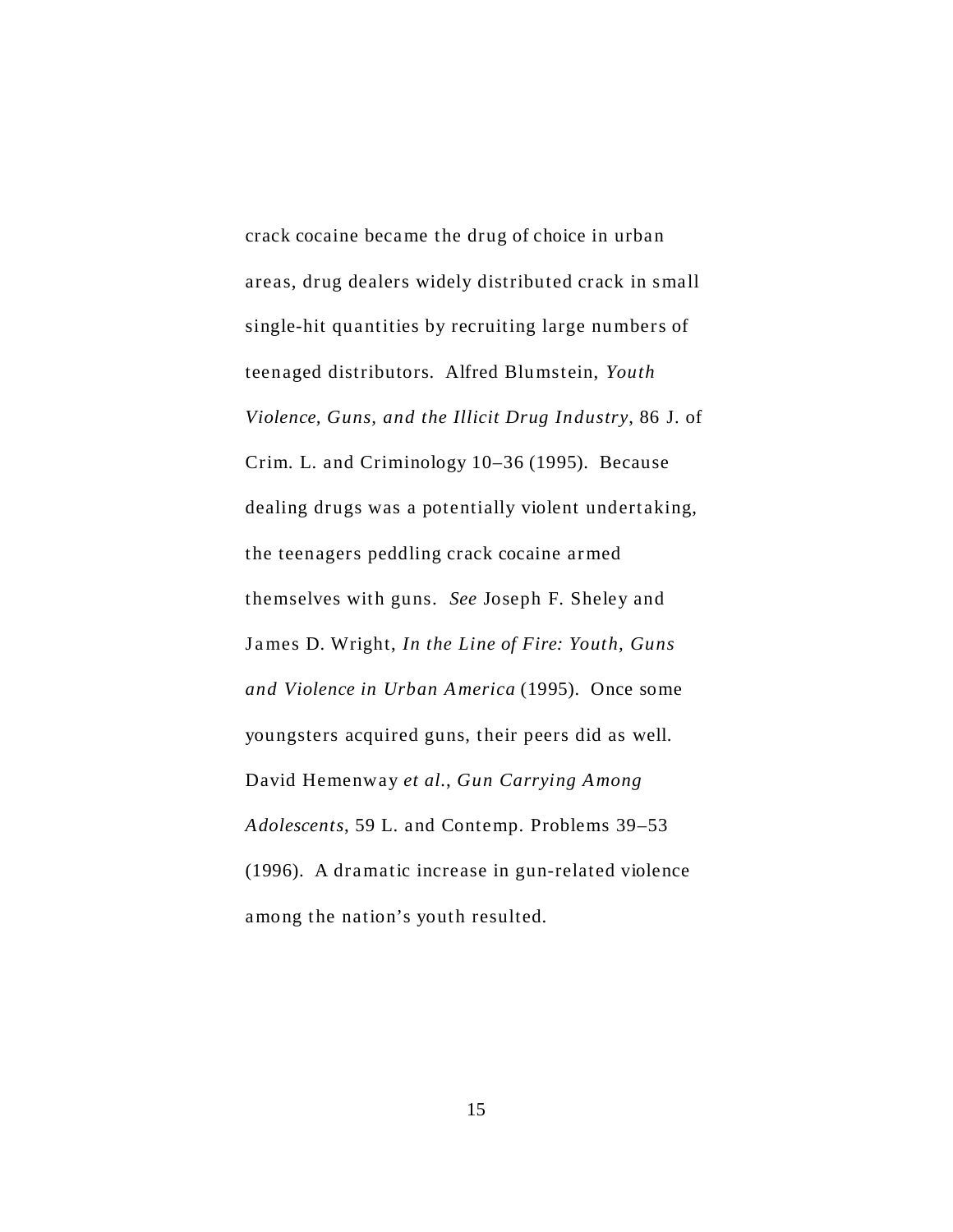

As shown in the figure above, from 1985 to 1993, the number of teenagers who killed with a gun quadrupled. There was no concomitant increase in non-gun-related juvenile homicides. James Alan Fox *et al., The Will to Kill: Making Sense of Senseless Murder* 88 (3d ed. 2008). Respondent's statistics therefore neither under mine the findings of the Loftin Study nor undermine the effectiveness of the D.C. Gun Control Law, but merely shed light on what was a national trend of gun-related violence among the nation's youth. *See* Loftin Study, *supra*, at 1620 ("It is reasonable to assume that the restrictions on access to guns in the [D]istrict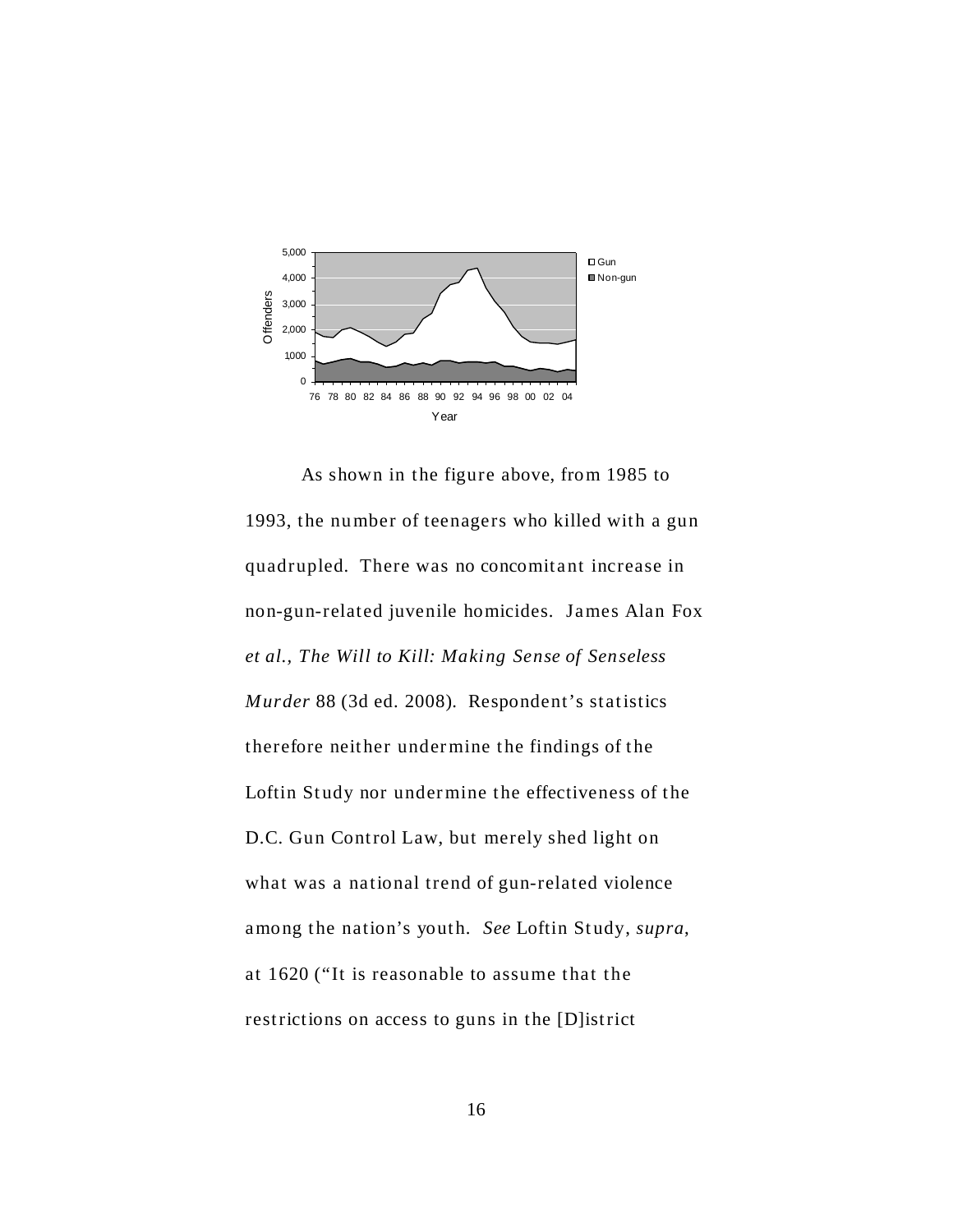continued to exert a preventative effect even as homicide rates were driven up by conflict over drugs and other factors.").

The American Civil Rights Union ("ACRU"), in its brief, challenges the Loftin Study by claiming that it did not undergo peer review. *See* Brief Amicus Curiae of the American Civil Rights Union in Support of the Respondents to Petition for a Writ of Certiorari 17. However, the Loftin Study was published in the New England Journal of Medicine ("NE JM"), which "employs a highly rigorous peerreview and editing process to evaluate manuscripts for scientific accuracy, novelty, and importance." *See* NE JM Publication Process, *available at* <http://media.nejm.org/persistentpdfs/Press%20Kit%2> 0Publication%20Process.pdf (last accessed January 10, 2008).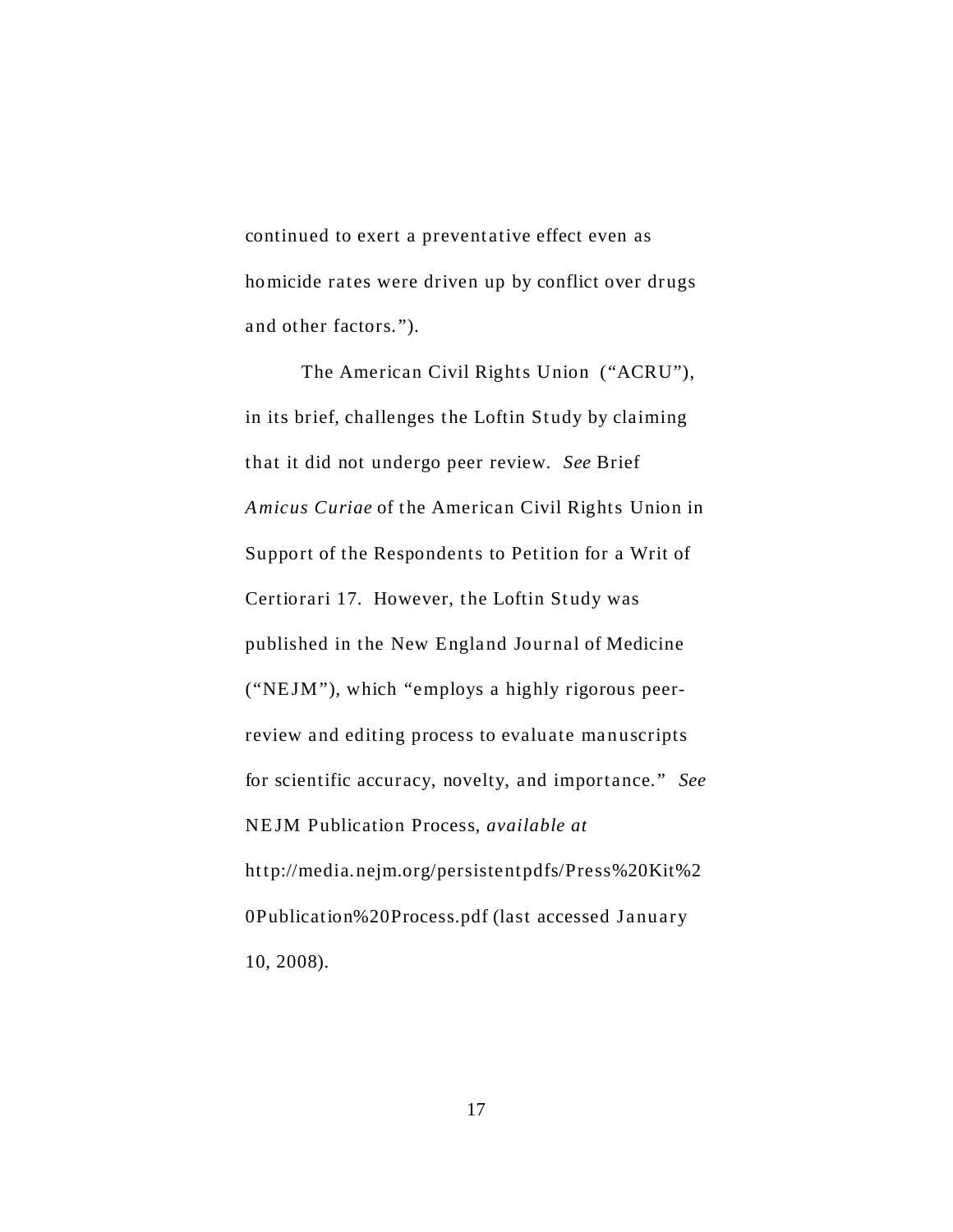The ACRU also contends that the Loftin Study used an incorrect date for deter mining when the D.C. Gun Control Law could influence handgun violence in the District ("intervention date"), and that another researcher, Gary Kleck, found that the law had no effect when using the purportedly correct intervention date. *Id.*; *see also* Chester L. Britt, Gary Kleck, and David Bordua, *A Reassessment of the DC Gun Law: Some Cautionary Notes On the Use of Interrupted Time Series Designs For Policy Impact Assessment*, 30 Law and Society Review, 361 (1996) ("Kleck Study"). However, a subsequent review of the Kleck Study found that even if one accepts (which one should not) the intervention date suggested in the Kleck Study, it only affects the data on homicides (not suicides), and the Kleck Study did not find that the effect of the D.C. Gun Control Law disappeared even with a different intervention date.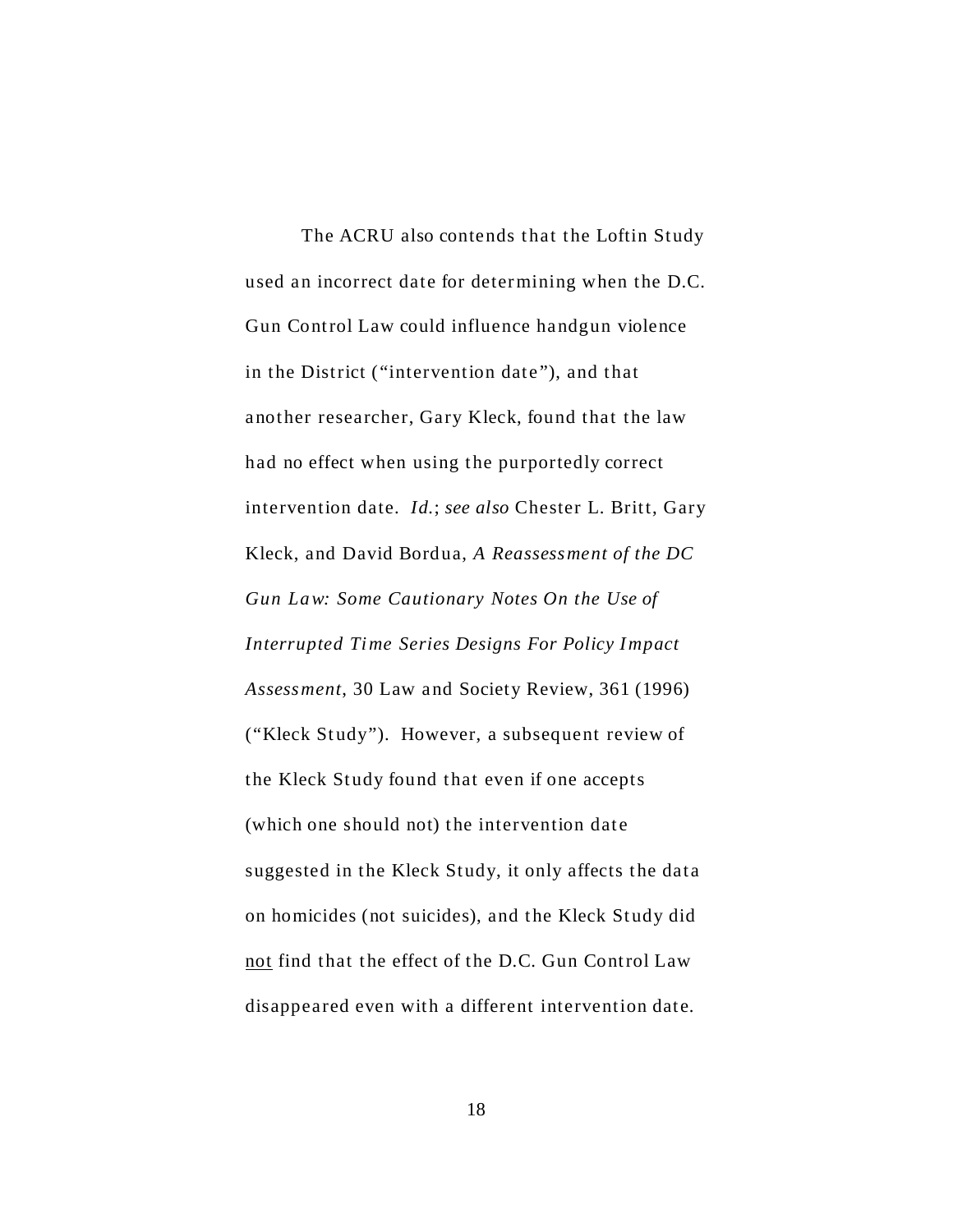*See* David McDowall *et al.*, *Using Quasi-Experiments to Evaluate Firearm Laws: Comment on Britt et al.'s Reassessment of the DC Gun Law*, 30 Law and Society Review, 381, 386 (1996) ("McDowall Study").

The Kleck Study also suggested that Baltimore was a better comparison for the District than were the suburban counties that the Loftin Study considered. *See* Kleck Study, *supra*, at 365-66. While the Kleck Study stated that gun-related homicides fell in Baltimore after the District enacted the D.C. Gun Control Law, indicating that the law could not account for the decrease in gun violence in the District, the McDowall Study established that the data underlying the Kleck Study failed to account for significant information obtained in the Loftin Study, particularly the reduction in gunrelated suicides in the District after the effective date of the D.C. Gun Control Law. McDowall Study,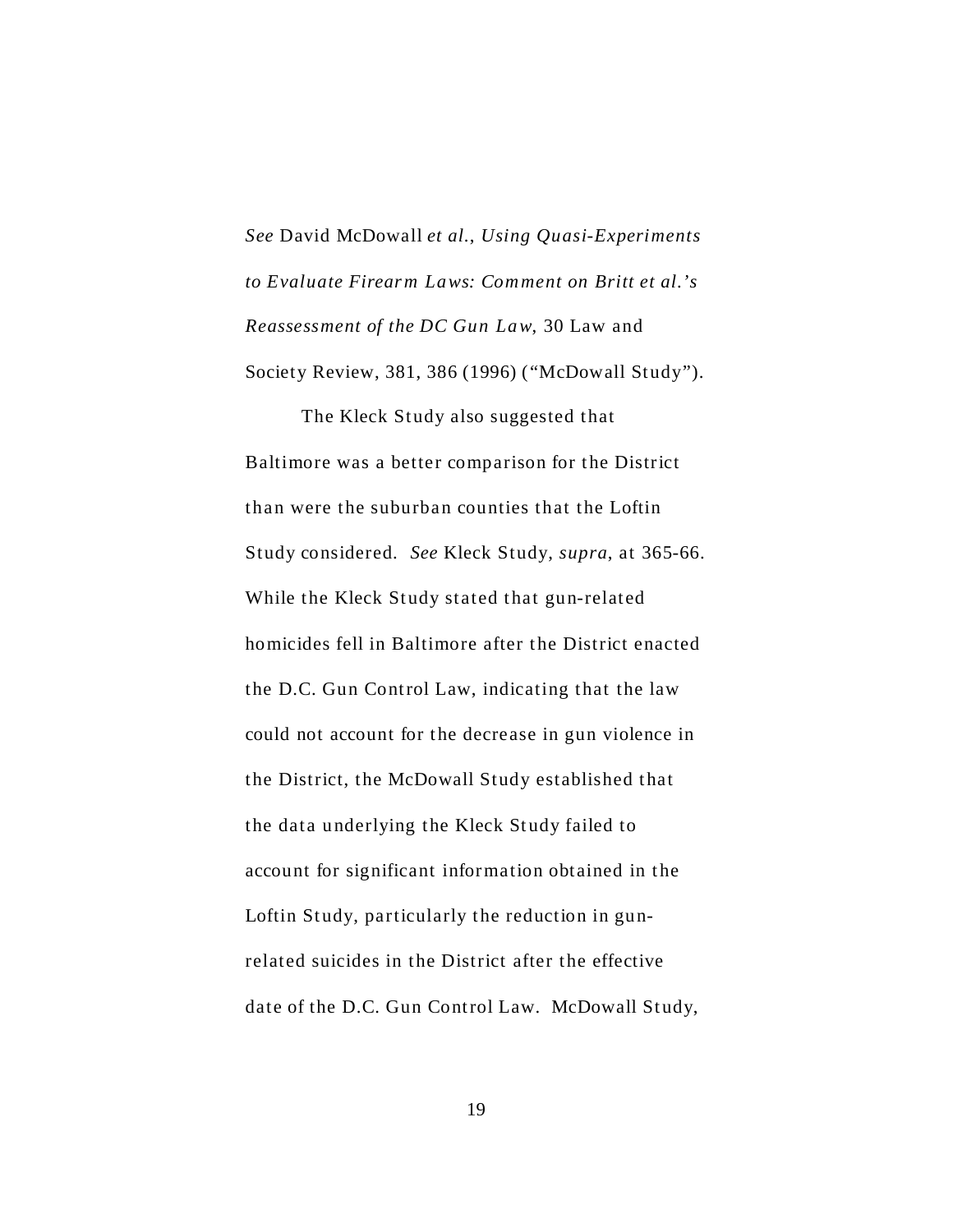*supra*, at 382-83. According to the McDowall Study, while the Kleck Study correctly found that the rate of firear m homicides fell in Baltimore from 1968 to 1987, the non-gun-related homicides and suicides also fell in Baltimore during the same period. *Id.* at 383. In the District, by contrast, the non-gun-related homicides and suicides remained largely the same after the effective date of the D.C. Gun Control Law, suggesting that Kleck's data from Baltimore does not show "a pattern of decrease that is specific to gunrelated deaths," *id.*, while the data from the District does. The McDowall Study also analyzed gunrelated and non-gun-related homicides and suicides from Memphis and Boston, the United States cities then closest in population to the District. *Id.* at 385- 86. In neither of these cities did gun-related homicides and suicides change by a statistically significant amount in the period after the effective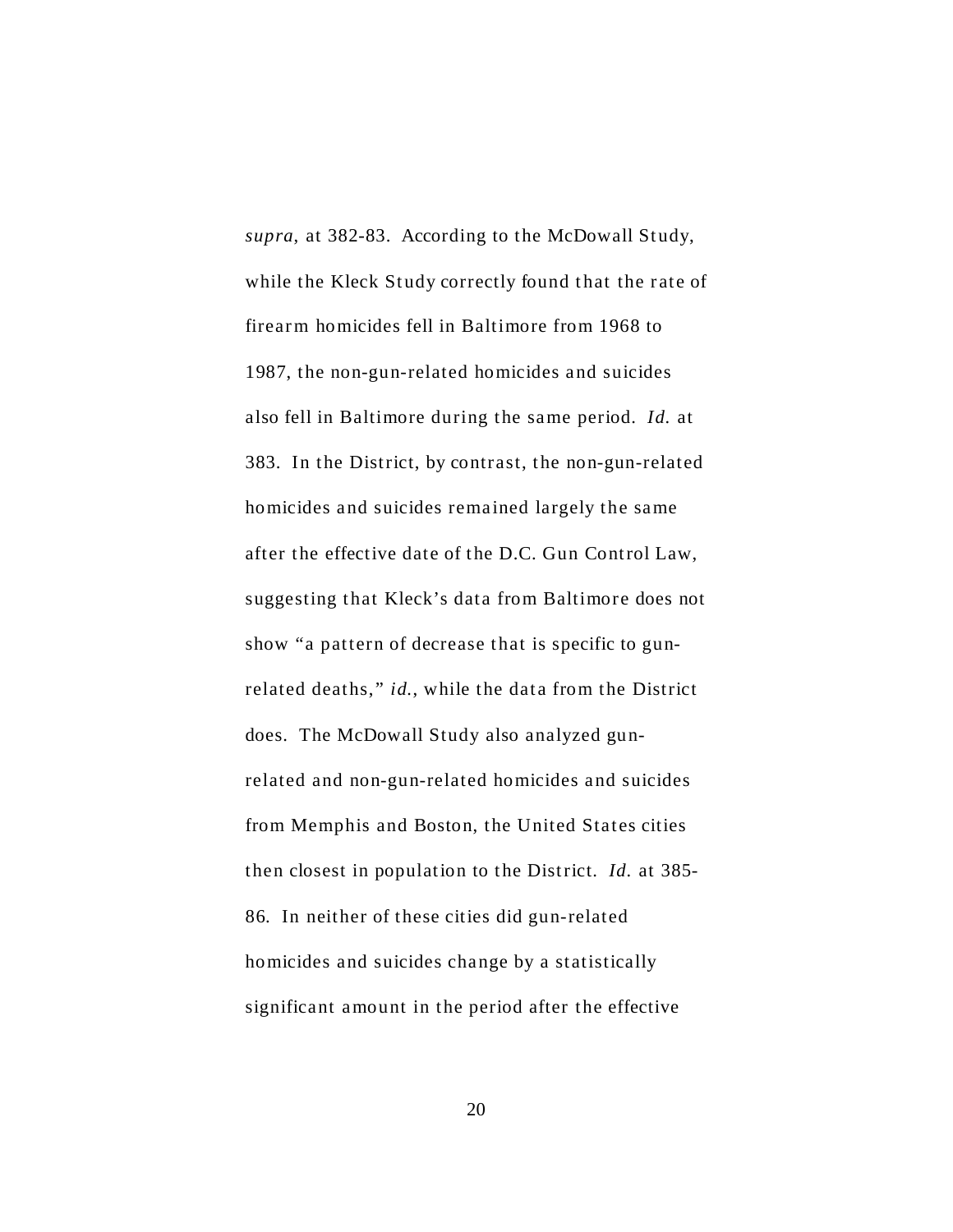date of the D.C. Gun Control Law. *Id.* at 385. This conclusion bolsters the findings of the Loftin Study that the D.C. Gun Control Law was effective in reducing the levels of gun-related homicides and suicides in the District.

# **C. The D.C. Gun Control Law Effectively Reduces the Supply of Handguns in the District.**

The D.C. Gun Control Law inhibits the supply of handguns in the District, and therefore helps to reduce the level of handgun homicides and suicides in the District. Criminologists have est ablished that commerce in handguns flows from two sources: primary and secondary market suppliers. Philip J. Cook *et al.*, *Underground Gun Markets*, 117 Economic Journal F588, F591 (2007) ("Cook Study"). The primary market consists of sales of new or used firear ms by licensed gun dealers, such as retail firearm store owners or private individuals holding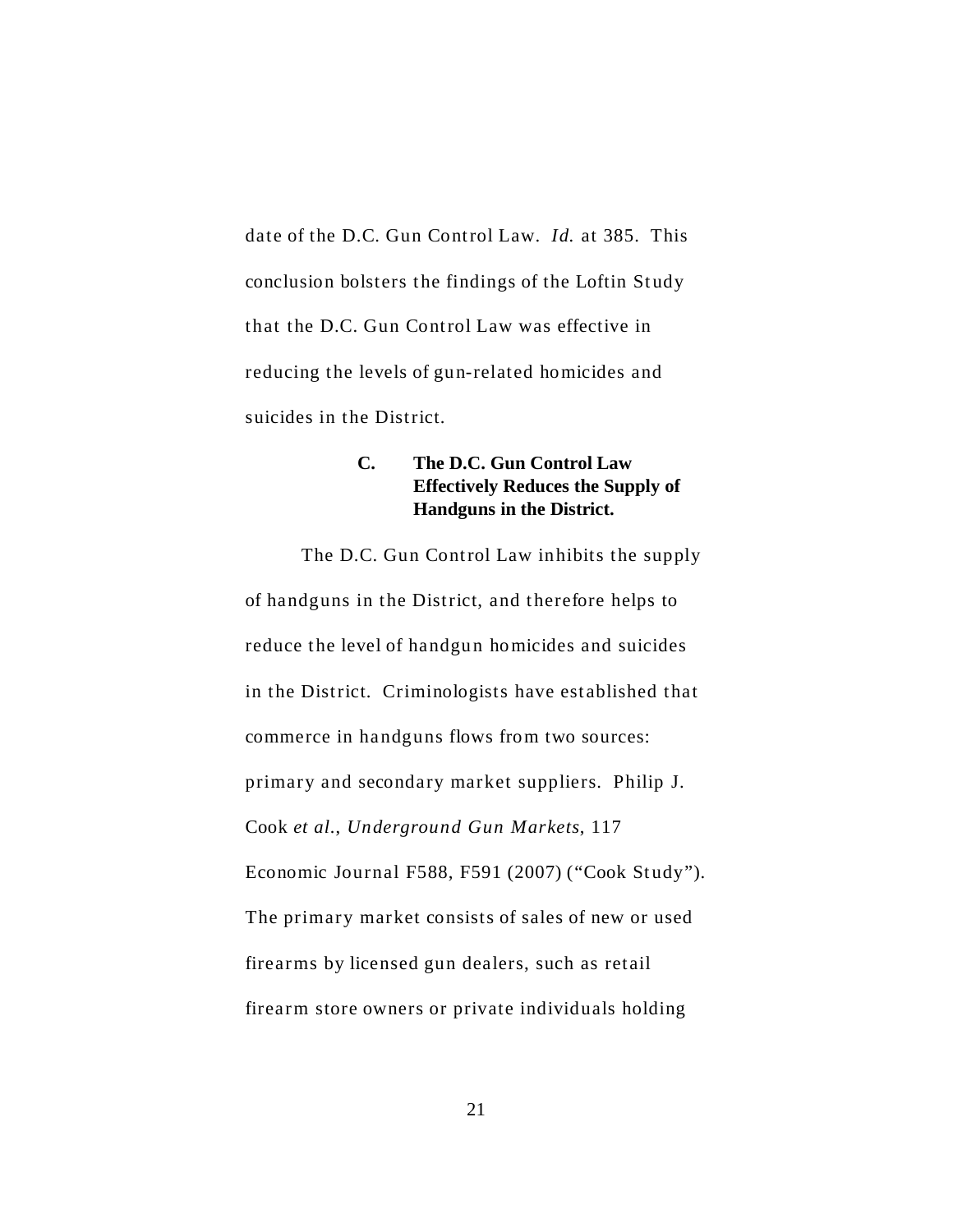the requisite federal firear ms license. Glenn L. Pierce *et al.*, *Characteristics and Dynamics of Illegal Firear ms Markets: Implications for a Supply-Side Enforcement Strategy*, 21 Justice Q. 391, 393 (2004). These suppliers, by virtue of their federal license, are required to maintain appropriate records of transactions and conduct background checks of potential purchasers. *Id.* The secondary market consists of all private sales from individual to individual that transpire through private sales or gun shows. *Id.*; *see also* Philip J. Cook *et al.*, *Regulating Gun Markets*, 86 J. Crim. L. & Criminology 59, 68-69 (1995).

 Efforts to control these markets, and thus to reduce the prevalence of gun crime, follow two basic strategies: supply-reduction and demand-reduction. The supply-side initiatives, such as the D.C. Gun Control Law and the Brady Handgun Violence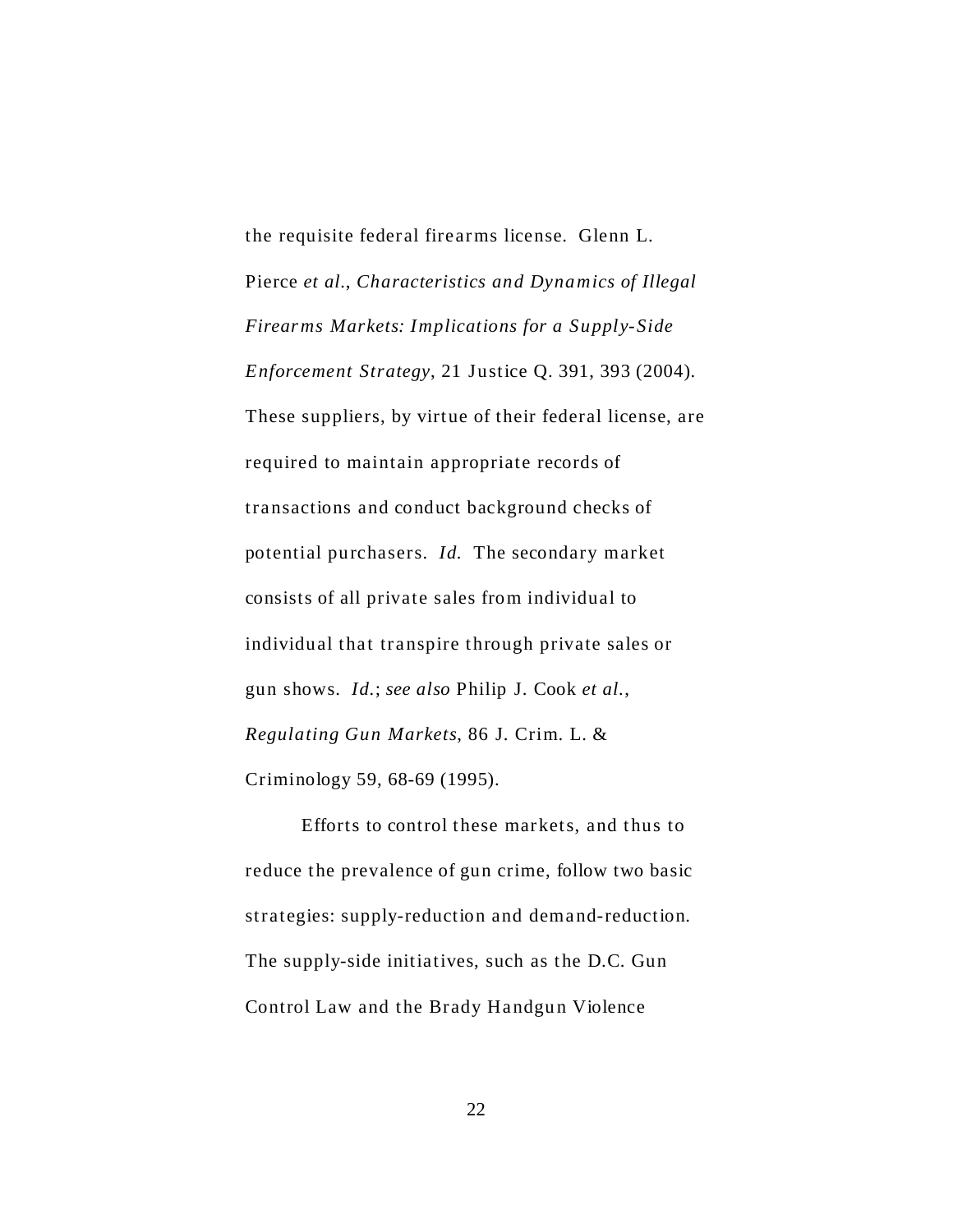Prevention Act, 18 U.S.C. §§ 921-22, attempt to limit the availability of guns either across-the-board or to cert ain specified groups. *See* Ant hony A. Braga *et al.*, *The Illegal Supply of Firearms*, 29 Crime & Just. 319, 341 (2002). Demand-side approaches, such as gang intervention programs and special prosecution of gun offenders, strive to lessen the need or desire within offender populations to carry and use guns for illegitimate purposes. *See*, *e.g.*, Cook, *Underground Gun Markets*, *supra*, at F600-01 (describing police intervention to deal with possession of guns by gang members).

Current research suggests that both supplyside and demand-side approaches to gun regulation are promising. *See* Pierce, *supra*, at 420 (recommending that jurisdictions interested in reducing the availability of guns "develop a portfolio of interventions."). While substitute guns from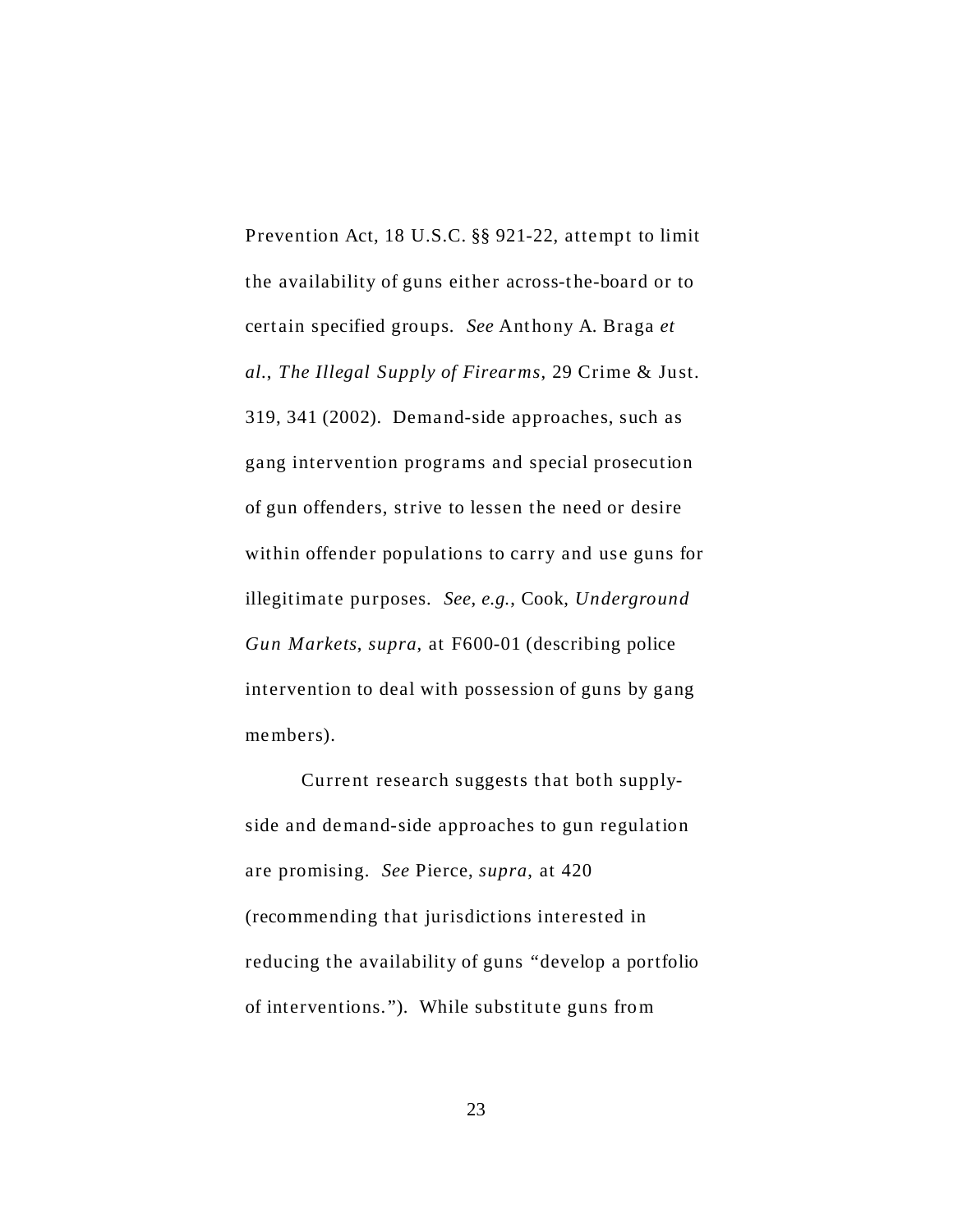jurisdictions with more permissive gun control laws can influence the effectiveness of attempts to regulate the supply of guns, research shows that even when substitute guns from out-of-state enter a jurisdiction with supply-side regulations, such as the District, the price of such out-of-state, illegally imported guns is higher, thereby inhibiting demand.

> In cities such as New York and Boston, where the prevalence of gun ownership is low because legal transactions are subject to onerous regulations or are banned, prices in the secondary market are higher than in other east coast locales. The street prices of guns are actually higher than the prices of guns in gun stores. As a result, dealers have long been able to make a profit by buying guns in Virginia or points south and running them northward to the street markets of northeastern cities. The high price of guns in the secondary market in New York and Boston is the direct result of the regulation of the primary market.

#### Cook, *Regulating Gun Markets*, *supra*, at 72. The

increased retail price of out-of-state guns purchased

in jurisdictions with strict gun control measures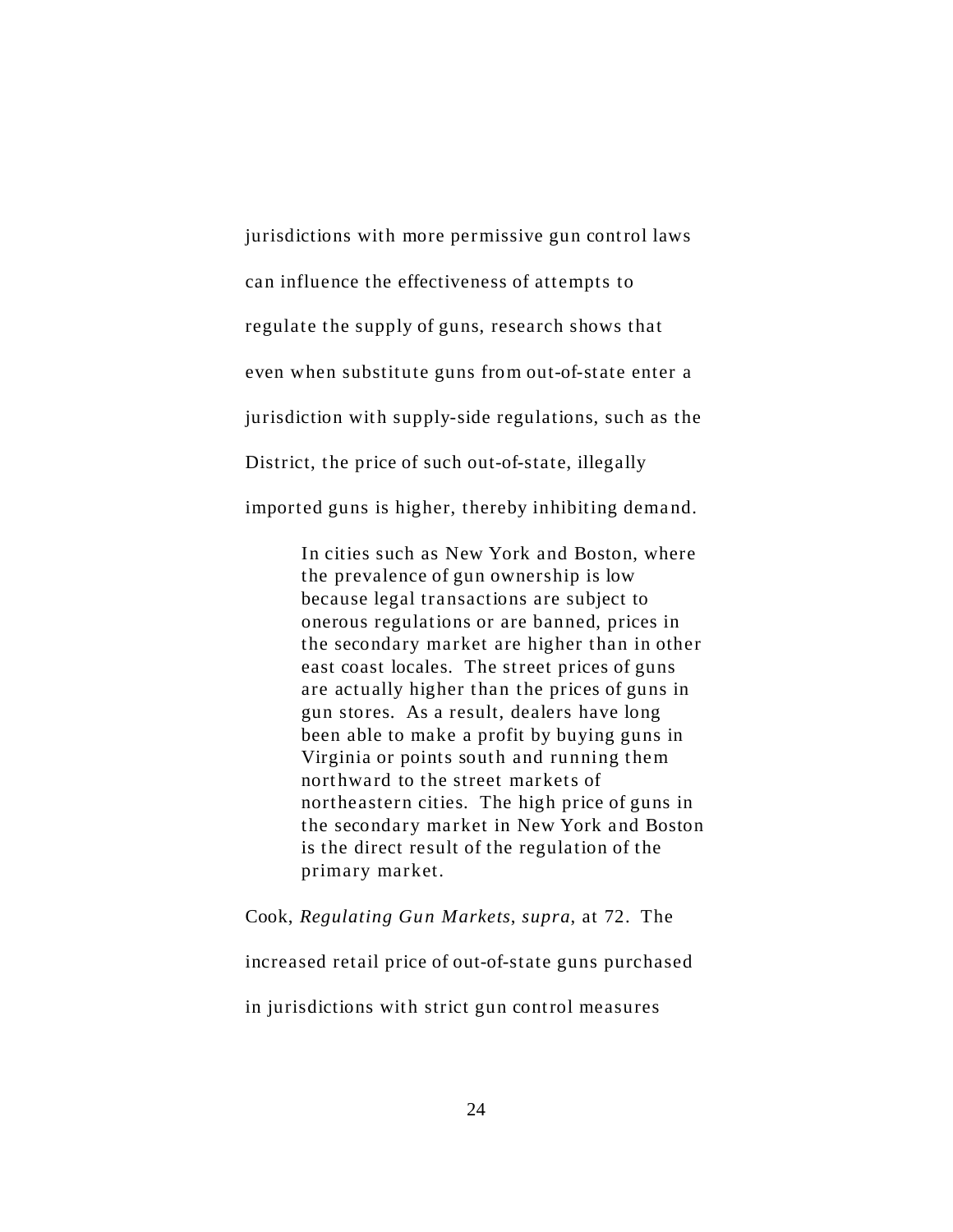suggests that even supply-side regulations can decrease the demand for guns by effectively increasing the price for substitute guns. *Id.* at 79.

In Chicago, for example, researchers found that "Chicago's handgun ban may…have helped to reduce criminal access to guns by preventing the location of licensed gun dealers in high-crime neighbour hoods." Cook, *Underground Gun Markets*, *supra*, at F606. Thus, supply-side gun control laws, such as the D.C. Gun Control Law, while unable to completely foreclose the illegal gun market, are nonetheless effective in reducing gun crime. *Cf.* Philip J. Cook *et al.*, *Comprehensive Firearms Tracing: Strategic and Investigative Uses of New Data on Firearms Markets*, 43 Ariz. L. Rev. 277, 300 (2001) ("A successful supply-side strategy for reducing gun crime does not require that today's street criminals have guns taken away from them. It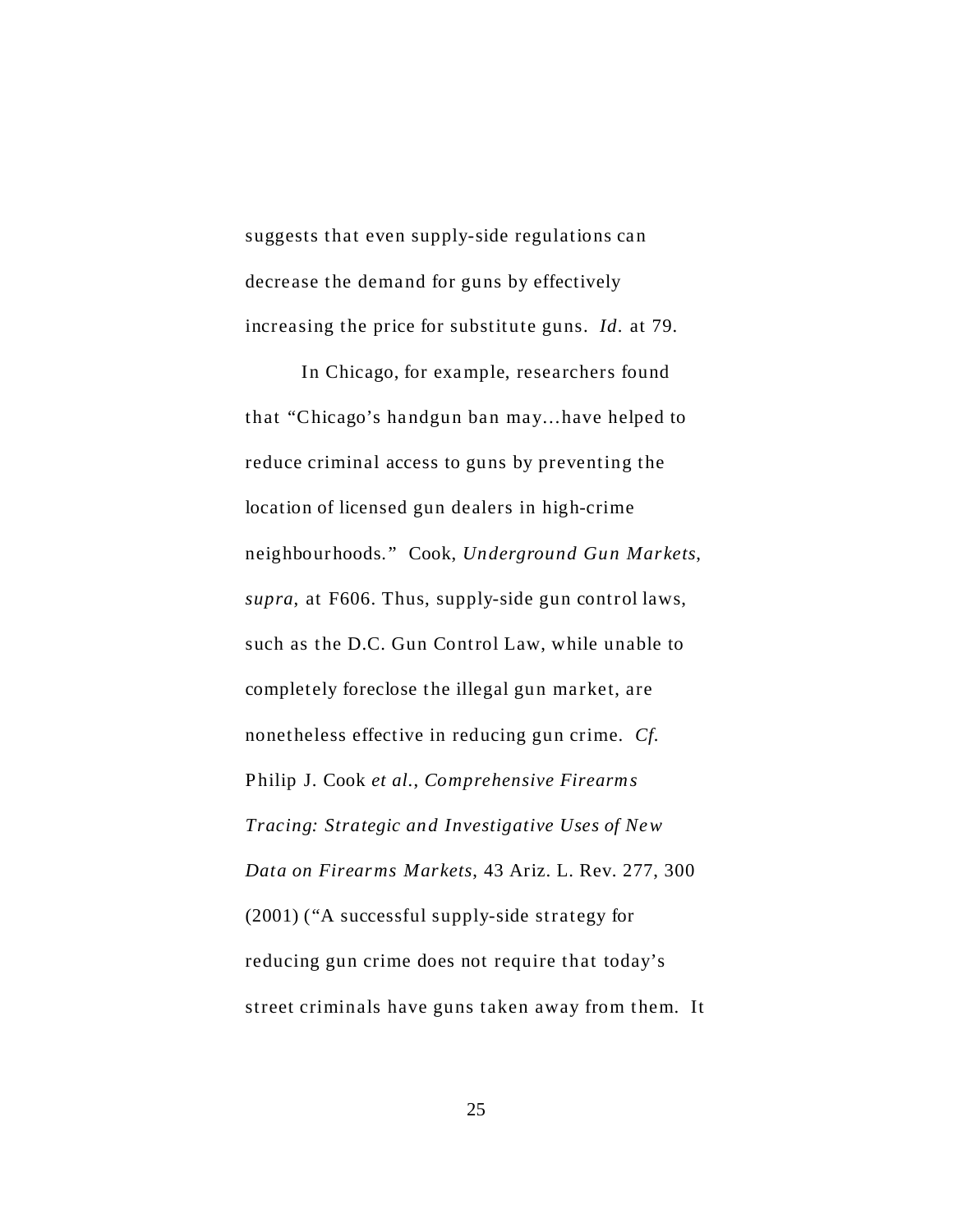is sufficient to block the transactions that supply guns for criminal use.").

## **2. Stricter Gun Control Laws in Adjacent Jurisdictions Would Make Individual Gun Control Laws More Effective.**

Supply-side gun control regulations are valuable tools for tightening the illegal gun market. However, as alluded to *supra*, permissive gun control regulations existing in other, particularly adjacent jurisdictions, can limit the reach of such regulations. These permissive regulations explain, together with other factors such as the crack cocaine mar ket and gang activity, the increase in gun homicides in the District in the late 1980's.

A recent study of 25 cities across the entire continental United States bears this point out. In cities located in states with strict gun control laws, including permit-to-purchase licensing, mandatory registration of handguns, and waiting periods, the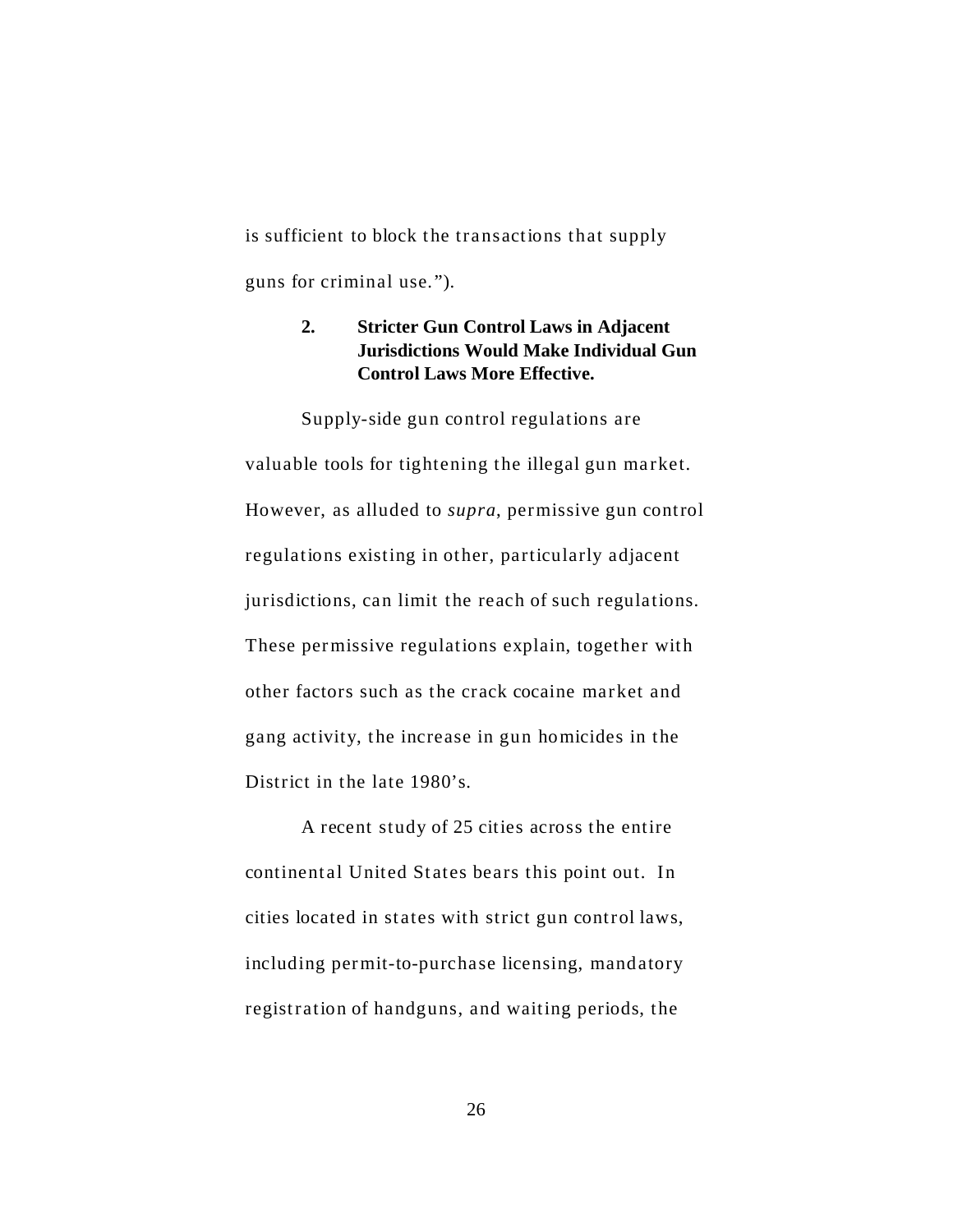number of handguns purchased that originated in those states was significantly less than in cities located in states with more permissive gun control laws. *See* D.W. Webster, J.S. Vernick, L.M. Hepburn, *Relationship Between Licensing, Registration, and Other Gun Sales Laws to the Source of State Crime Guns*, 7 Injury Prevention, 184, 189 (2001) ("Webster Study"). For example, the cities of Boston, Jersey City, and New York, are all located in states with permit-to-purchase requirements, registration requirements, and waiting periods greater than seven days. *Id.* at 186. The percentages of crime guns in those cities first purchased *within* the state were 31.4 percent, 13 percent, and 14 percent, respectively. *Id.* By contrast, in Atlanta, Houston, and Miami, where there are no permit-to-purchase requirements, registration requirements, or wait periods longer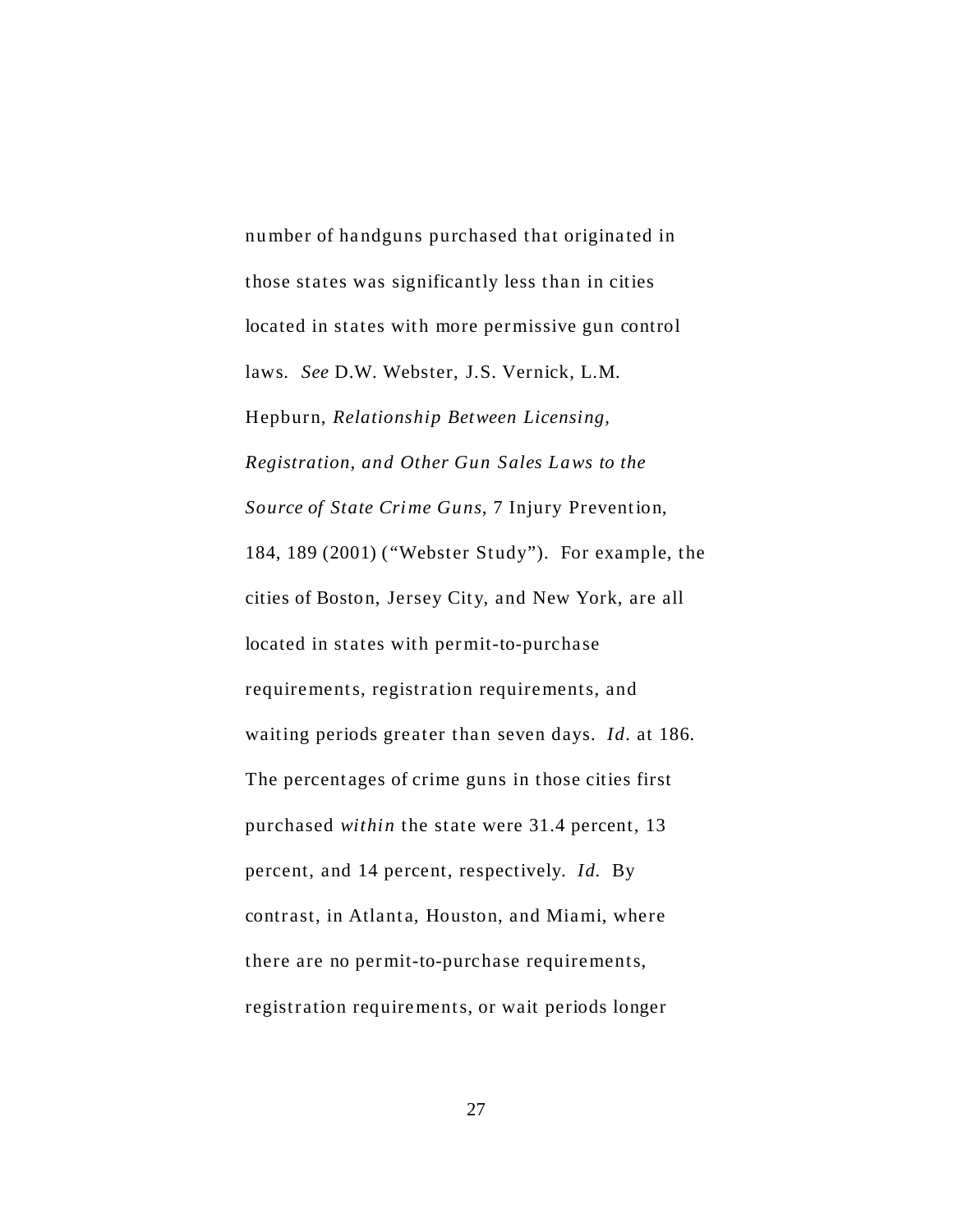than seven days, the percentages of crime guns first purchased within the state were 86 percent, 88.3 percent, and 90.1 percent, respectively. *Id.* The Webster Study concluded that "comprehensive gun sales regulations…can affect the availability of guns to criminals." *Id.* at 189. However, the "potential benefits from comprehensive state gun control measures appear to be diminished by the lack of such controls in other states…[because] proximity to people living in states with weak gun laws increased the proportion of a city's crime guns originating from out-of-state gun dealers." *Id.* at 188. In the District, for exa mple, of the 991 successfully traced firear ms that police recovered in 2006, "more than half originated in Maryland or Virginia and illegally made their way into the District." Annual Report on Guns in the District of Columbia 5 (2006), *available at*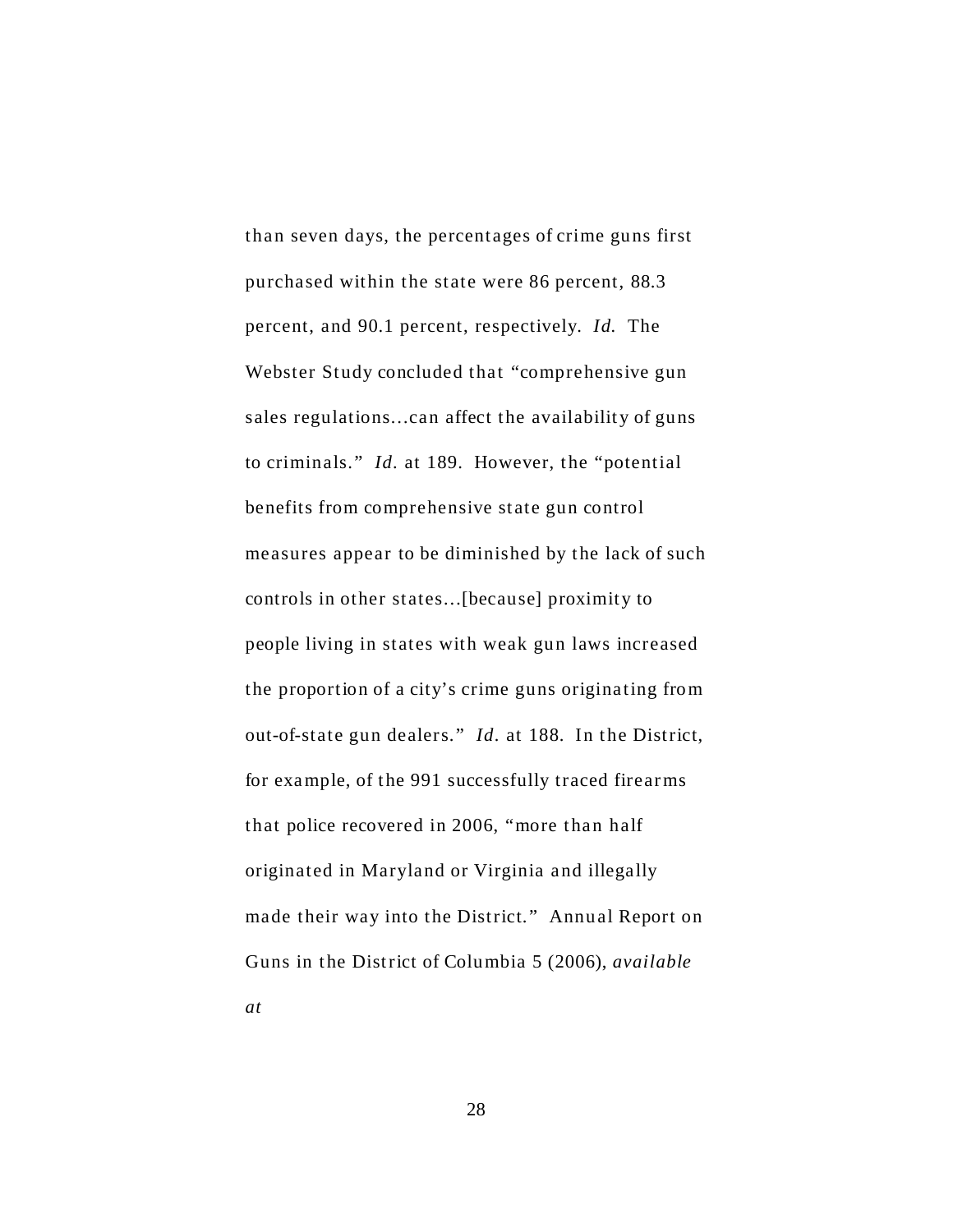[http://mpdc.dc.gov/mpdc/lib/mpdc/publications/2006\\_](http://mpdc.dc.gov/mpdc/lib/mpdc/publications/2006_) AR\_Guns\_in\_DC.pdf (last accessed January 10, 2008). Thus, where certain governments have more permissive gun control regulations, adjacent governments with stricter gun control measures suffer the consequences when guns obtained in the more permissive jurisdictions are imported. Regulations such as the D.C. Gun Control Law represent an appropriate and important part of reducing gun-related violence and would only prove more effective if the surrounding jurisdictions also adopted stricter gun control measures.